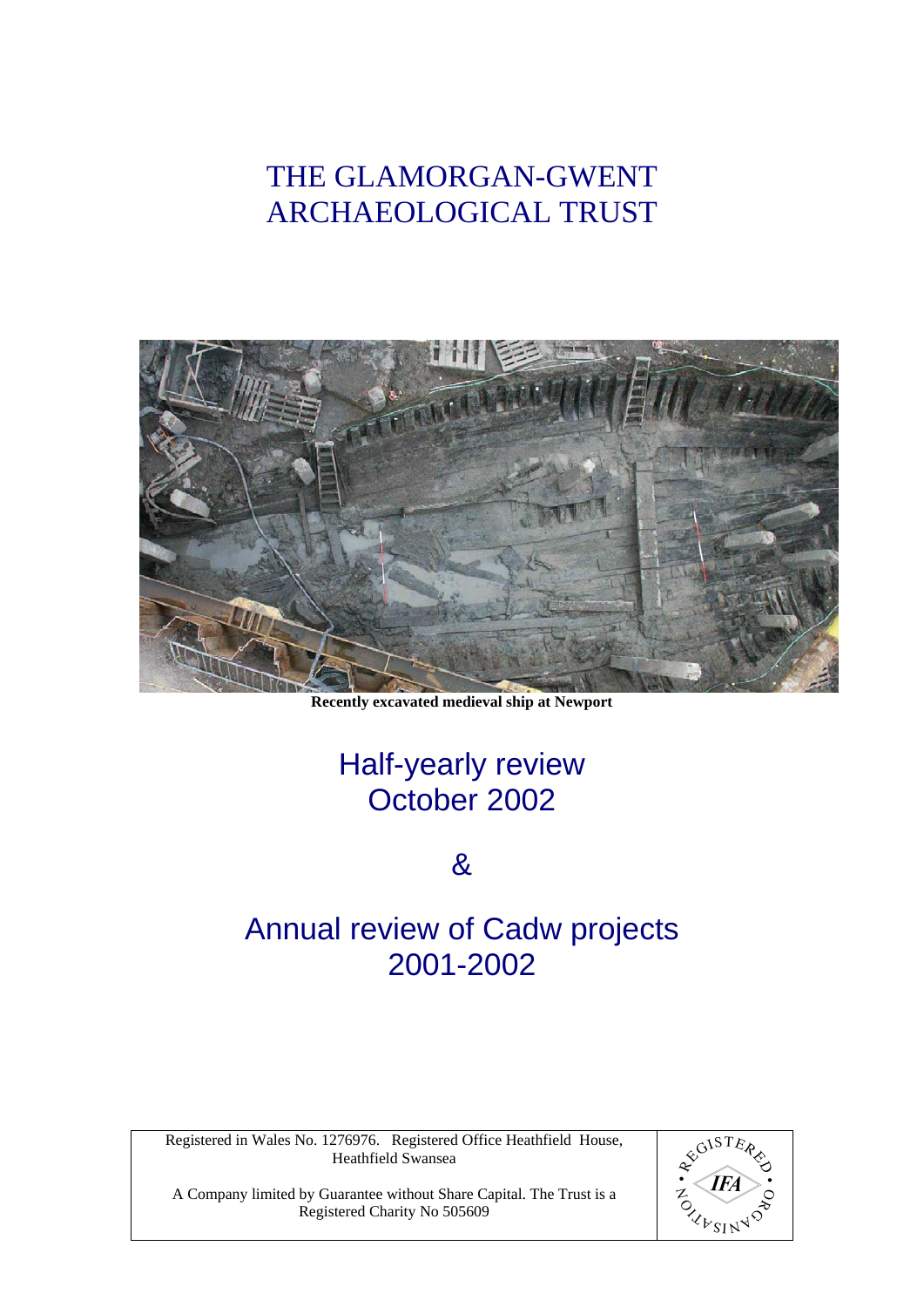# Glamorgan-Gwent Archaeological Trust Ltd Half-Yearly Review September 2002

# **Contents Page**

| <b>REVIEW OF CADW PROJECTS APRIL 2001 - MARCH 2002</b> |                                                       |    |  |
|--------------------------------------------------------|-------------------------------------------------------|----|--|
|                                                        | <b>CURATORIAL PROJECTS</b>                            |    |  |
| GGAT <sub>1</sub>                                      | <b>Regional Heritage Management Services</b>          | 3  |  |
| GGAT <sub>43</sub>                                     | Regional Archaeological Planning Services             | 11 |  |
| GGAT <sub>67</sub>                                     | <b>Tir Gofal</b>                                      | 13 |  |
|                                                        | <b>THREAT-LED ASSESSMENTS</b>                         |    |  |
| GGAT <sub>61</sub>                                     | Historic Landscape Characterisation - Merthyr Tydfil  | 14 |  |
| GGAT <sub>63</sub>                                     | <b>Lowland Romano-British Settlements</b>             | 19 |  |
| GGAT <sub>65</sub>                                     | <b>Deserted Rural Settlements</b>                     | 19 |  |
| GGAT <sub>66</sub>                                     | Prehistoric Non-defensive Sites                       | 21 |  |
| GGAT <sub>72</sub>                                     | Prehistoric, Funerary and Ritual Sites                | 22 |  |
| GGAT <sub>73</sub>                                     | <b>Early Medieval Ecclesiastical Settlement</b>       | 24 |  |
|                                                        | <b>REVIEW OF CADW PROJECTS APRIL 2002 - SEPT 2002</b> | 25 |  |
|                                                        | <b>CURATORIAL PROJECTS</b>                            |    |  |
| GGAT <sub>67</sub>                                     | <b>Tir Gofal</b>                                      | 25 |  |
| GGAT <sub>74</sub>                                     | Research Agenda in Wales                              | 26 |  |
|                                                        | <b>THREAT-LED ASSESSMENTS</b>                         |    |  |
| GGAT <sub>61</sub>                                     | Historic Landscape Characterisation - Merthyr Mawr,   |    |  |
|                                                        | Kenfig and Margam Burrows and Margam Mountain         | 26 |  |
| GGAT <sub>66</sub>                                     | Prehistoric Non-defensive Sites                       | 27 |  |
| GGAT <sub>72</sub>                                     | Prehistoric, Funerary and Ritual Sites                | 28 |  |
| GGAT <sub>73</sub>                                     | <b>Early Medieval Ecclesiastical Settlement</b>       | 28 |  |
| GGAT <sub>75</sub>                                     | Roman Vici and Roads                                  | 29 |  |
|                                                        | <b>CADW-FUNDED SCIENTIFIC CONTRACTS</b>               | 29 |  |
|                                                        | POST-EXCAVATION AND PUBLICATION REVIEW                | 30 |  |
| <b>Grey Literature</b>                                 |                                                       | 31 |  |
|                                                        | <b>FUTURE PROGRAMME OCTOBER 2002-MARCH 2003</b>       | 33 |  |
|                                                        | <b>CURATORIAL PROJECTS</b>                            |    |  |
| GGAT 1                                                 | <b>Regional Heritage Management Services</b>          | 33 |  |
| GGAT <sub>43</sub>                                     | Regional Archaeological Planning Services             | 33 |  |
| GGAT <sub>67</sub>                                     | <b>Tir Gofal</b>                                      | 33 |  |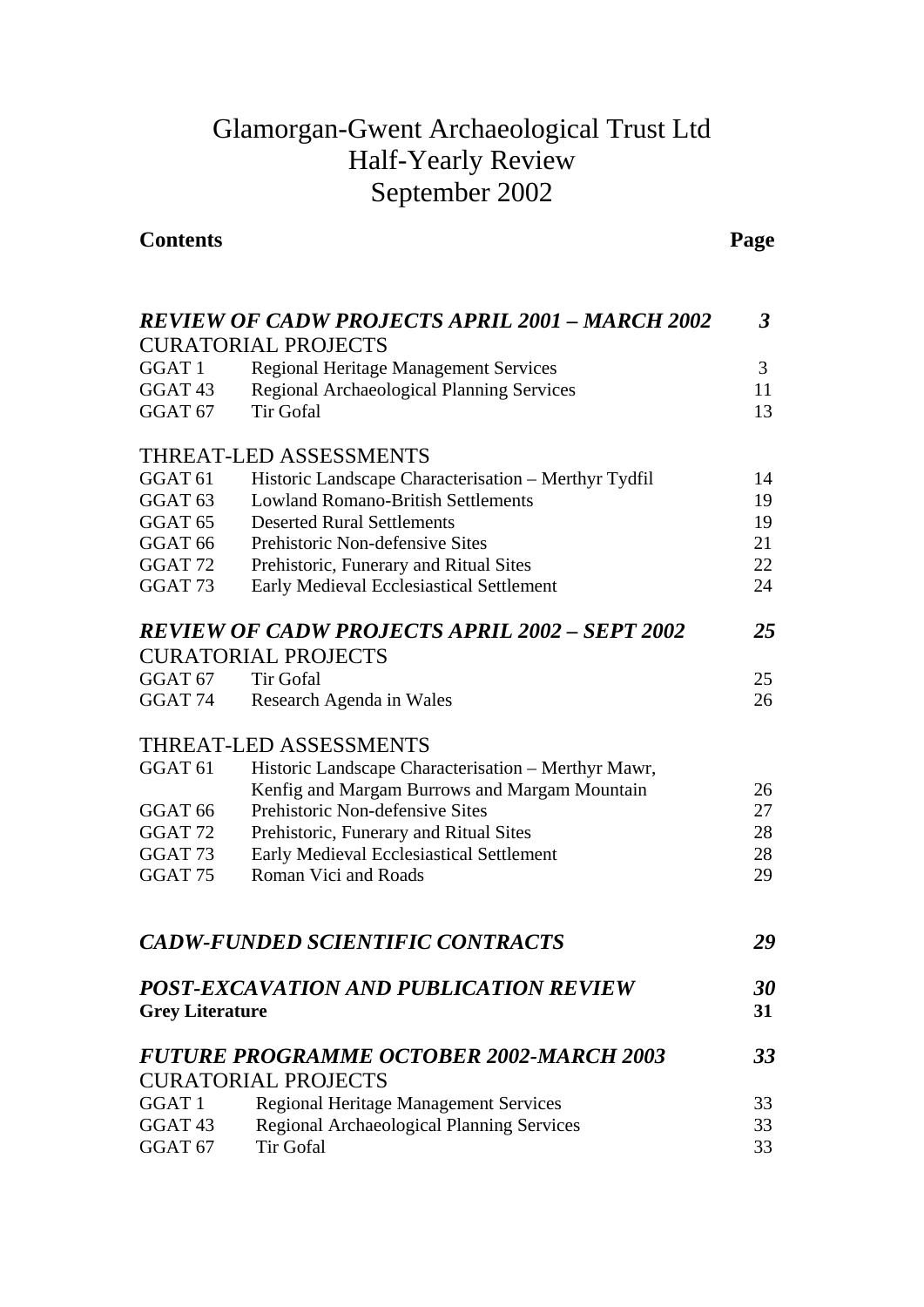# THREAT-LED ASSESSMENTS

| Historic Landscape Characterisation - Merthyr Mawr,<br>GGAT 61 |    |  |  |
|----------------------------------------------------------------|----|--|--|
| Kenfig and Margam Burrows and Margam Mountain                  | 34 |  |  |
| Prehistoric Non-defensive Sites<br>GGAT 66                     | 34 |  |  |
| GGAT 72<br>Prehistoric, Funerary and Ritual Sites              | 34 |  |  |
| GGAT 73<br><b>Early Medieval Ecclesiastical Settlement</b>     | 34 |  |  |
| GGAT 75<br>Roman Vici and Roads                                | 34 |  |  |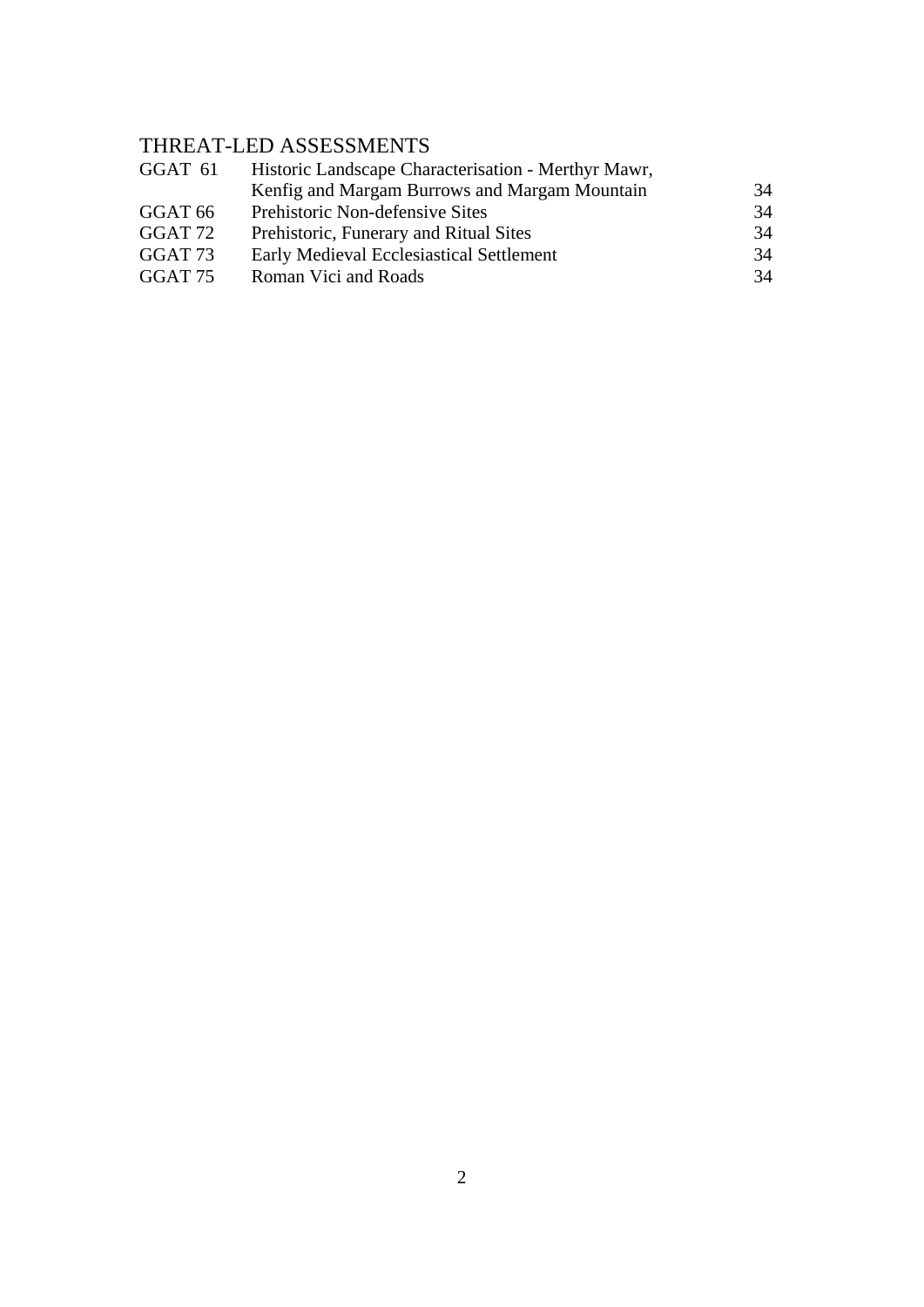## *REVIEW OF CADW PROJECTS APRIL 2001 – MARCH 2002*

## **CURATORIAL PROJECTS**

#### *Funding and staffing*

This section of the half-yearly report provides information on 2001-2002 Cadw funded projects that provide essential archaeological curatorial services to Southeast Wales, a populous area of twelve Unitary Authorities. These services come under the general headings of Regional Heritage Management Services (GGAT 1), Regional Archaeological Planning Services (GGAT 43) and the All Wales Agri-Environmental Scheme, otherwise known as Tir Gofal (GGAT 67). More detailed information, including statistical breakdowns, is regularly supplied to Cadw as quarterly monitoring reports.

Cadw funding for heritage management and archaeological planning services continued to be supplemented by financial contributions from all the regional Unitary Authorities. These services were provided under detailed service level agreements with the Authorities. This combined funding provided for five full and part-time staff. In addition, Cadw provided resourcing for SMR services specifically to support their threat-led assessment projects.

The trend in the demand for heritage management services, including the provision of information and advice, continued to expand with growth running at 25% per annum. The increasing level of consultations from the service industries, specifically Welsh Water, was also noteworthy. With public interest in archaeology continuing unabated, the provision of 'outreach' services necessarily continued to grow and became central to our service provision in Southeast Wales.

The Tir Gofal project and the opportunity it provided to better conserve and manage aspects of the heritage of Wales on farm land, hitherto not readily accessible, continued to be a success in the region though this assessment is tempered by the serious outbreak of the foot and mouth that unfortunately occurred.

#### **GGAT 1 Regional Heritage Management Services**

The following section relates to Cadw's requirement and work specification (dated March 2000) for the provision of wide-ranging archaeological services in Southeast Wales.

#### *Information in response to requests from Cadw including data to support projects particularly the Scheduling Enhancement Programme*

Through the detailed information contained in the regional Sites and Monuments Record, the Trust assisted Cadw in many areas of its own statutory functions including the scheduling enhancement programme. The Trust also made its own scheduling recommendations arising out of its varied work and these and supporting information were relayed to Cadw for consideration.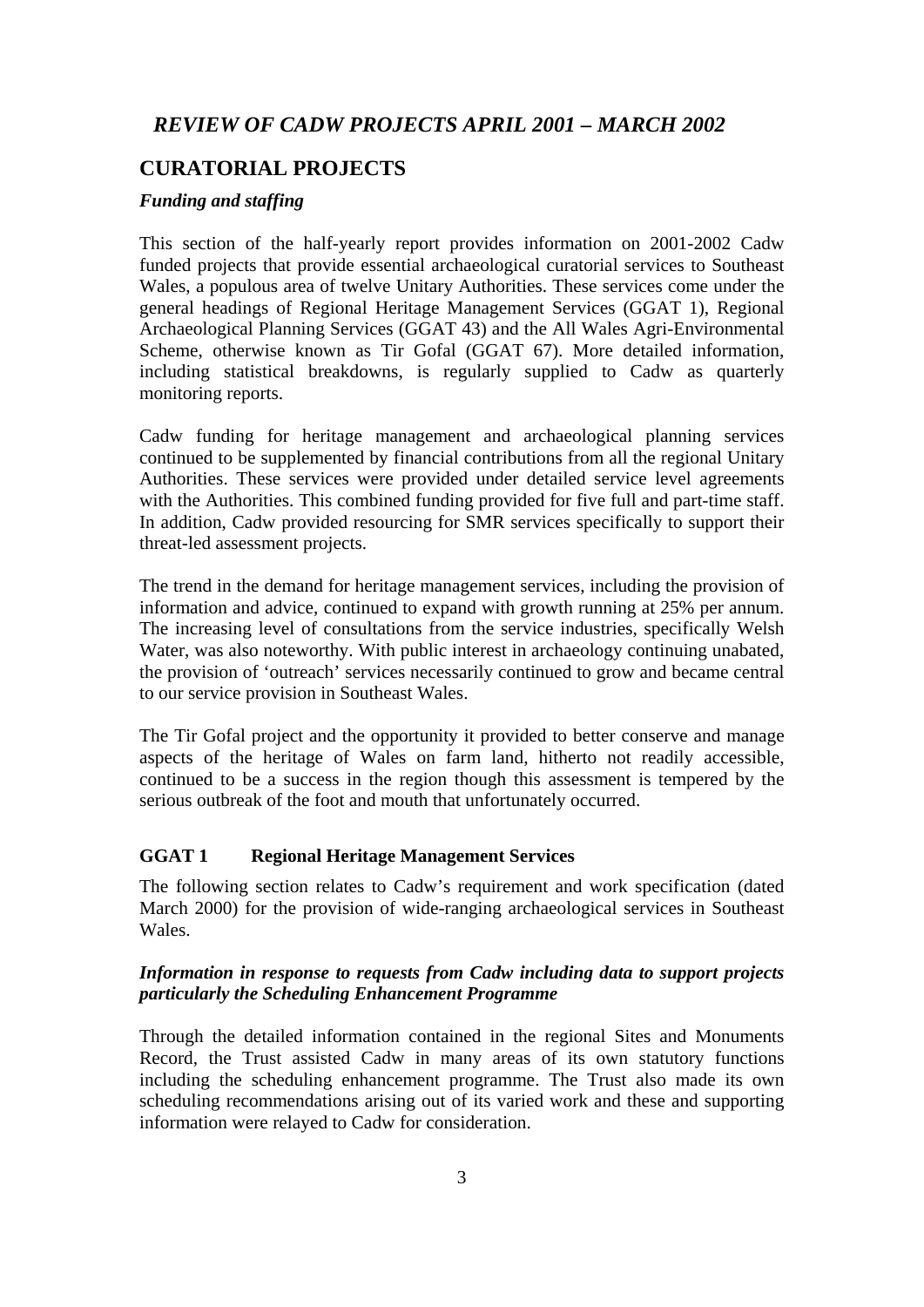The Trust welcomed the Cadw initiative for its curatorial staff to accompany Cadw officers to sites where there is a perceived to be a health and safety issue.

## *SMR Information to enquirers in accordance with the Trust's 'Guidelines for Access and Charging' (except paragraph 11)*

The Heritage Management Section of the Trust provided individuals and communities in the region with archaeological information and advice in pursuit of their projects and interests. During the year 217 SMR enquiries were made as compared with 152 for the previous year. In addition 51 visits were made to the Trust's offices to consult the detailed further information files of the SMR. In order to assist the many period contributors in preparing the Gwent County History, the Trust provided information from the SMR.

This growing demand for archaeological information for a wide variety of purposes, continued to rise at a rate of 25% per annum and represent a major area of workload for the Heritage Management Section of the Trust.

The Sites and Monuments Record also provided 'start-up' and support information for other non-Curatorial, Cadw-funded projects including – Historic Landscape Characterisation – Merthyr Tydfil (GGAT 61), Tir Gofal (GGAT 67) Southeast Wales Prehistoric Ritual and Funerary Sites (GGAT 72) and Early Medieval Ecclesiastical Settlement (GGAT 73). Additional information was also provided in support of the preparation of the 2002-2003 Cadw Project Proposals.

#### *Advice on Scheduled Monument Consent Applications*

On behalf of Cadw, the Curatorial Division, as a recognised consultee, commented on the regional applications for scheduled monument consent, which is required from the National Assembly by those seeking to carry out work to a scheduled ancient monument. During the year 19 consultations were referred to the Trust. Responses varied from supporting applications, recommending further information to inform the processing of applications and suggesting appropriate conditions, through to advising refusal where the interests of archaeology could not be satisfactorily mitigated. The Trust recommended archaeological responses on three occasions.

#### *Site visits/meetings by curatorial staff*

In pursuit of our heritage management remit the Trust attended a large number of meetings with a wide variety of agencies, both public and private, the twelve regional Unitary Authorities, educational establishments and in response to approaches from the general public seeking advice. This area of service to the regional communities is vital as it not only resolves potential problems in a proactive, rather than reactive way, but also provided important opportunities for furthering our 'outreach' commitment. Over the year the average number of meetings per week was 1.6. This compares with an average of 1.3 meetings per week for the previous year.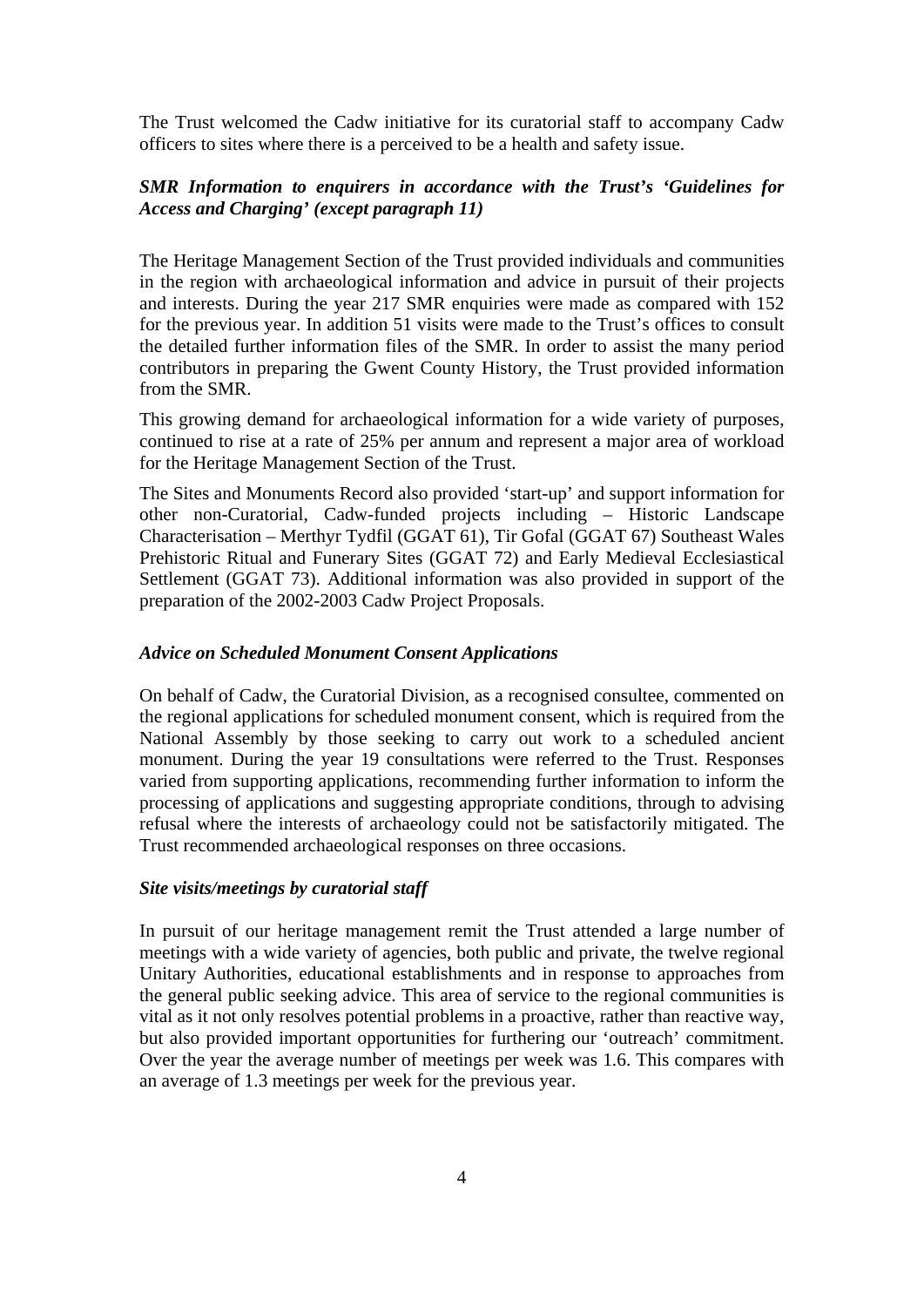## *Information and assistance associated with the Register of Landscapes of Historic Interest in Wales*

Liaison and follow-up advice continued to be provided to the Historic Landscapes Officer of the Countryside Council for Wales with respect to the Register of Historic Landscapes.

Increasingly historic landscape issues are considered in the planning processes and the Division monitored the use of the CCW document – *Guidelines and Methodology for Assessing the Significance of Impacts of Developments on Historic Landscape (ASIDOHL).* This document was used in preparation for two major development proposals – one for coaling and the other for a wind-farm.

The Trust continued to liase with the Countryside Council for Wales and the Unitary Authorities on *LANDMAP* projects, acting as the archaeological adviser to Local Steering Groups. The use of the *LANDMAP* methodology (landscape assessment in support of the decision making process) and the importance of this work for the preparation of Unitary Development Plans made this a key area of our forward planning activity.

## *General Advice to Local Authorities and National Parks on a range of matters including local and structure plan policies*

The Trust continued to make good progress in our growing and productive relationship with the regional planning authorities in SE Wales. For 2001-2002 all Authorities again agreed to the implementation of service level agreements and to meet in full the contributory funding requests that the Trust has made. The benefits of such partnership agreements are enormous as seen from the approach from Monmouthshire County Council which has asked us to prepare a supplementary planning guidance document on archaeology, the first such approach in Wales.

The deposit Unitary Development Plan for Bridgend County Borough Council and the outline UDP proposals for Cardiff County Council were responded to as well assisting with additional information to the Unitary Authorities of Monmouthshire, Newport, Neath Port Talbot, Swansea, Torfaen and the Vale of Glamorgan. The Monmouthshire UDP, which contains Archaeologically Sensitive Areas, was received both as hard copy and on compact disc.

Bridgend County Borough Council asked the Trust to provide archaeological information to support their designation of Conservation Areas. We welcomed this approach and supplied information which strengthened the reasoning for the selection of the conservation areas.

The Trust also continued to provide the Local Authorities and the Brecon Beacons National Park with information and advice outside of the planning processes. With all Authorities lacking an in-house archaeologist or heritage officer, this area of our work continued to represent an important and growing commitment.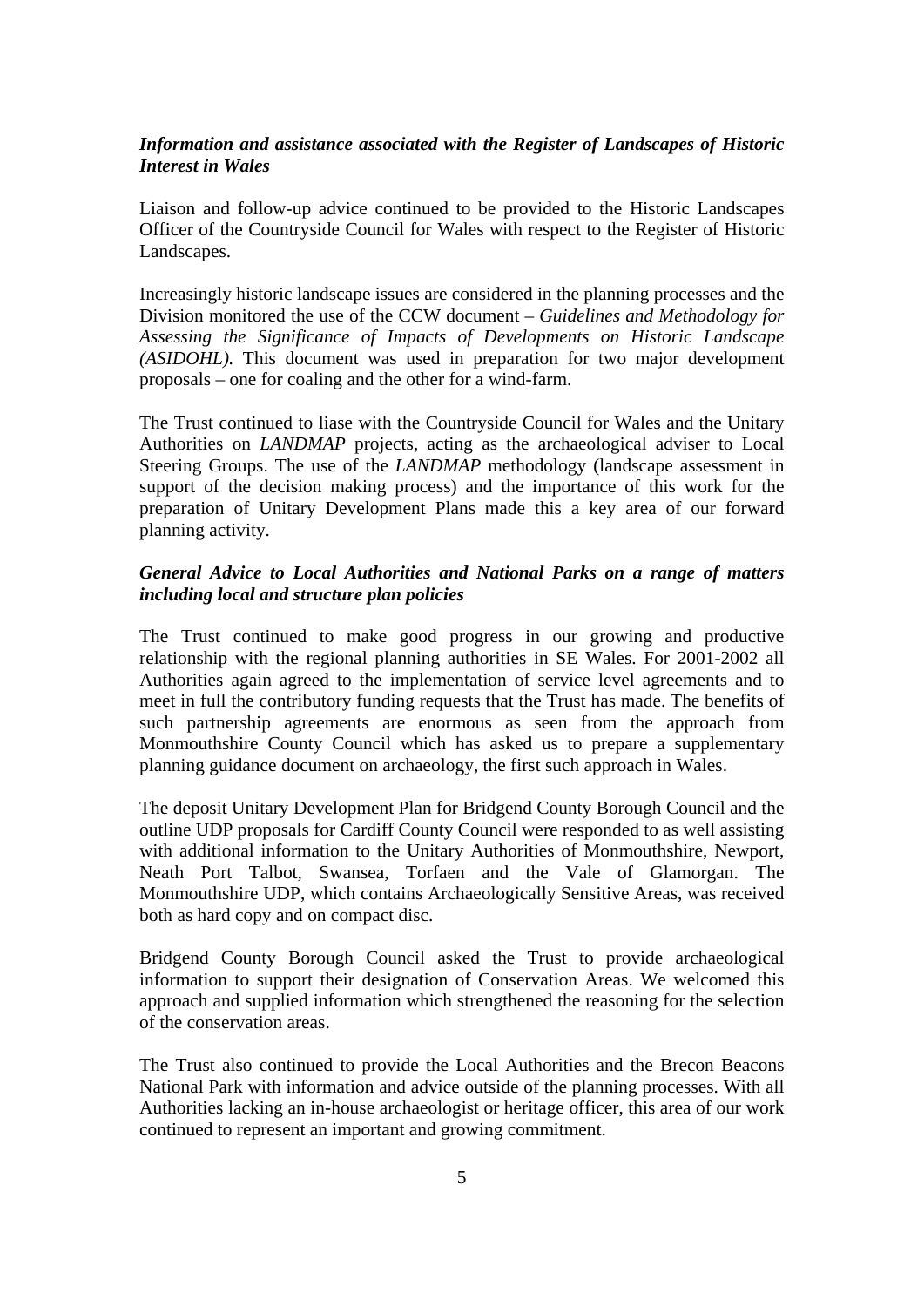The Trust has also assisted with and monitored the Countryside Strategies produced by the regional Unitary Authorities with a view to enhancing their archaeological content at the review stage

#### *General Advice to local authorities and National Parks on development proposals as part of the development control process.*

See below GGAT 43.

*Advice and, where appropriate, visits associated with Woodland Grant Schemes work and other Forestry Authority consultations* 



**Mining explosives store at Cwmparc, NPT, to be restored** 

The Trust, as part of its heritage management remit, continued to provide archaeological services to the national forestry authorities - The Forestry Commission and Forest Enterprise. The Register of Felling and Planting is received each week with the Trust providing information and advice on the protection of archaeological interests as part of grant-aided projects and forestry operations. 41 Woodland Grant Scheme consultations were responded to during the year.

The Trust also improved liaison with other forestry organisations, including Coed Cymru and the Woodland Trust, as well as initiating wider proactive mechanisms for the understanding and management of archaeology in forestry contexts.

The Trust renewed its service level agreement with Forest Enterprise that provided important opportunities to visit and advise on the conservation of ancient monuments and archaeological sites on its land holding in the region. This work proved to be extremely important in providing access to land that has seen little previous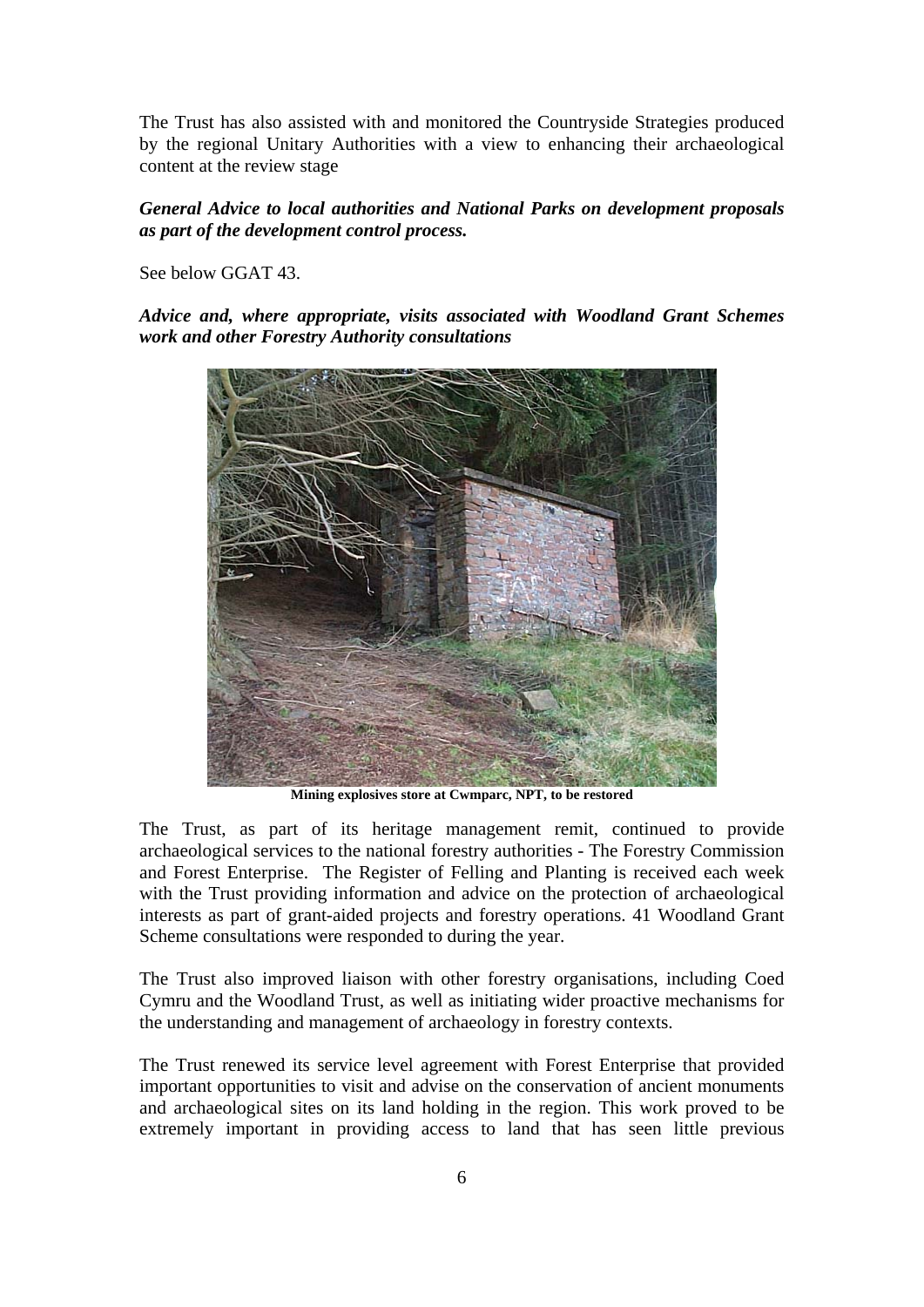archaeological survey and in the discovery of archaeological sites that are generally under-represented in the SMR.

## *Advice as part of the Tir Gofal agri-environment scheme as outlined in the CCW document "Tir Gofal Historic Environment Liaison Procedures for Historic Features and Archaeological Sites*

See GGAT 67 below

#### *Initial enquiries from service industries, such as water and electricity and other utilities.*

As part of our regional heritage management remit Cadw requires the Trust to respond to initial enquiries from the service industries, such as water, electricity, and other utilities. Essentially, we are able to provide archaeological information and early advice in the preparation of proposals, which could otherwise have an adverse impact on the archaeological resource.

The Trust has seen an enormous growth in this area of our work, with the high level of consultations being maintained. Many of the consultations, for example refurbishing or laying new services, are often geographically large in extent, complex and time-consuming. In 2001-2002 172 consultations were received from the Utilities as opposed to 65 in the previous year. The Trust reported to Cadw that it was difficult to maintain these services to the utilities without there being a detrimental knock-on effect to other equally important areas of our curatorial services to non-commercial bodies.

Trust officers met with TRANSCO, the gas utility, to improve consultation procedures. As a result TRANSCO agreed to consult directly with the Welsh Archaeological Trusts, rather than rely on the advice of the Unitary Authorities, which in archaeological terms, was unsatisfactory. This commitment has resulted in a major improvement to the consultation procedures.

## *Liaison and advice to conservation bodies such as the Countryside Council for Wales, the National Trust, etc*

The Trust continued to maintain good contact with the Countryside Council for Wales over a wide variety of issues and projects. The Trust also maintained close relations with other organisations and individuals that have responsibility and interests in national and local conservation issues. The Trust responded to the Environment Agency on the Catchment Abstraction Strategy for the River Rhymney, which was the first such document to be received. We advised that changes in riverine water levels and environment could impact on certain classes of site. It was recommended that the Welsh Archaeological Trusts should be consulted on each and every proposal.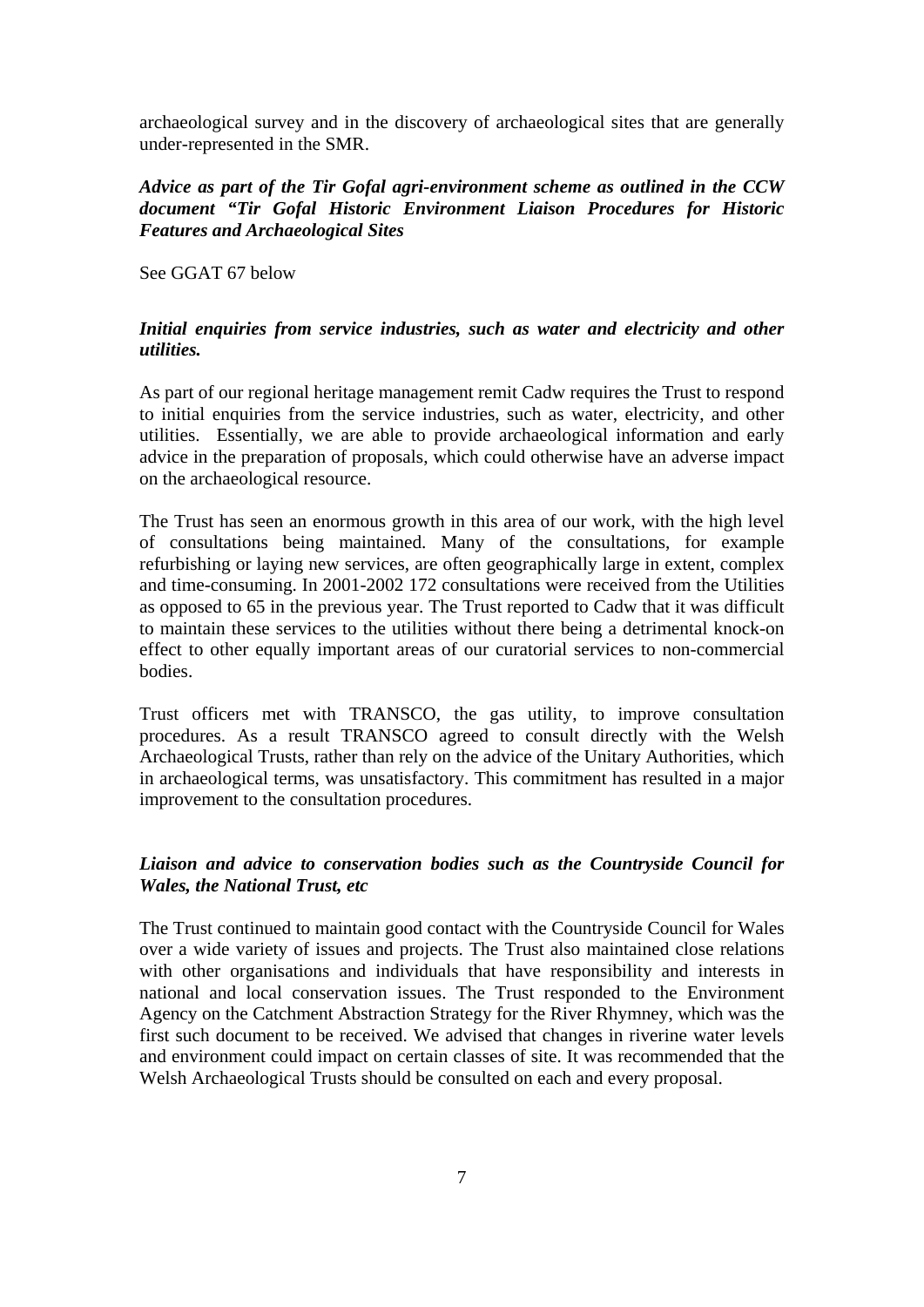## *Monitoring the effectiveness of Planning Guidance (Wales) and Circular 60/96 – Planning and the Historic Environment: Archaeology*

Both documents are fully and effectively enshrined in planning policy and practice in Southeast Wales. All the regional Unitary Authorities took full regard of the provisions required by central government to protect archaeological interests through the planning processes. This good working practice is demonstrated by all our Authorities willingness to make continuing financial contributions towards the provision of our comprehensive archaeological planning services.

#### *Follow-up advice and long-term support for pan-Wales (churches, coastal, etc) and other Trust projects*

#### *Churches*

The Trust continued to have a representative on the Swansea and Brecon Diocesan Advisory Committee and on the Fabric Committee for Brecon Cathedral.

The Trust is increasingly being contacted by parishes and church architects to discuss and resolve issues arising out of faculty applications. This is welcomed as are the growing number of approaches for assistance prior to lodging such applications.

The DAC archaeologists in Wales met for the first time after a considerable interlude of many years to discuss matters relating to procedures and the advice we give to our respective committees. Such meetings are intended to ensure greater consistency of the advice we give and more are being planned for the future.

#### *Coastal*

During the year attendance and responses to the Swansea Bay Coastal Engineering Group was maintained. The Trust regularly completes proforma reports for the Group. The Trust attended the launch of the Swansea Bay Shoreline Management Plan at Porthcawl, where the Cadw coastal display was exhibited and booklets/leaflets distributed.

The Trust contributed to the Severn Estuary Strategy by assisting in the preparation of the archaeology chapter – *'Archaeology and the Historic Environment'* and attending the formal launch of the consultation document in Bristol.

Staff continued to monitor the loss of sand on the Gower beaches. This is particularly important as this process leads to the erosion of exposed prehistoric peat deposits in areas, such as Port Eynon.

## *The wider dissemination of the results of Cadw-funded projects including through the website.*

Cadw, in partnership with the Welsh Archaeological Trusts, promoted the need across Wales for greater emphasis to be made in disseminating information on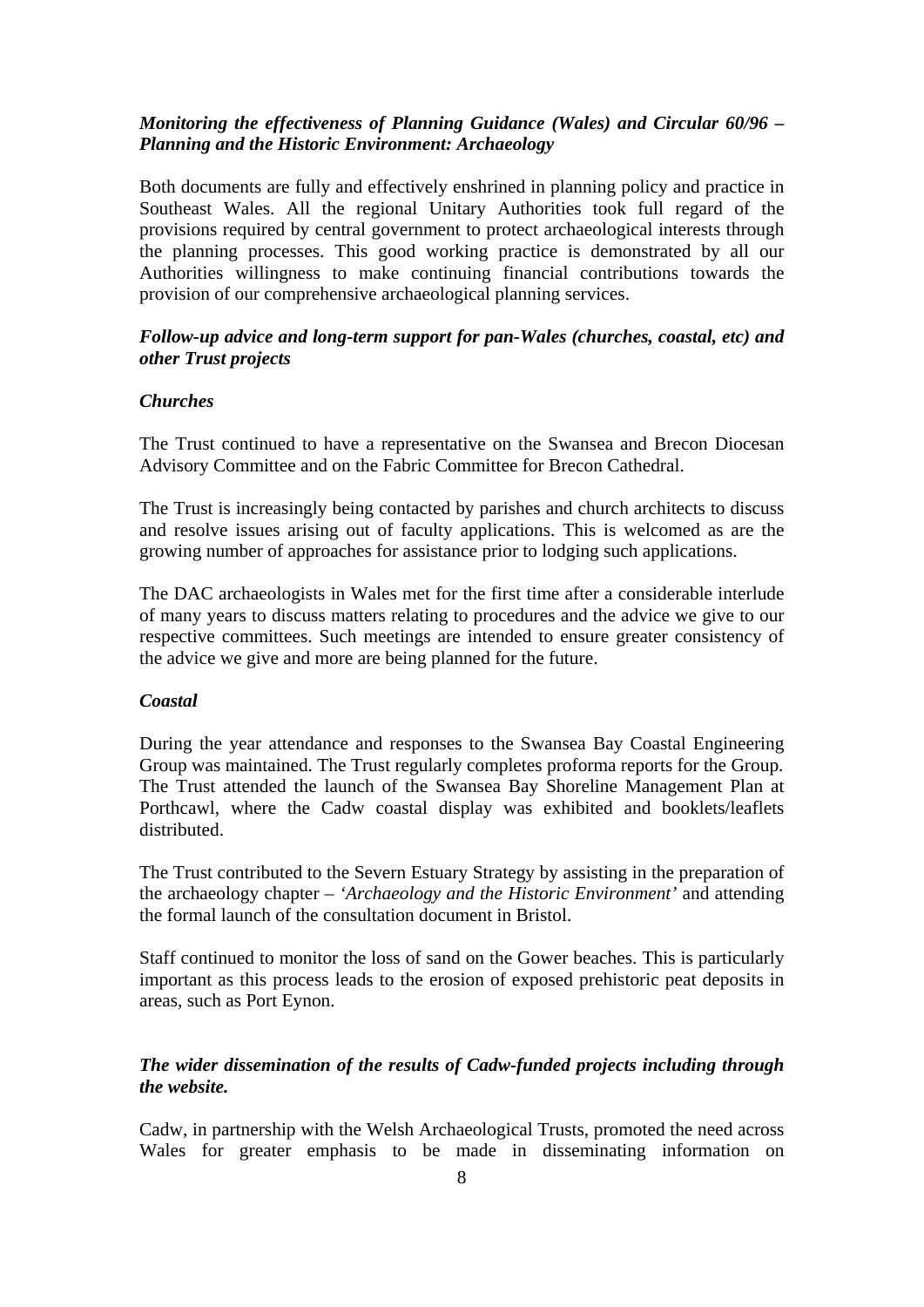archaeological work. Public demand for information on the archaeological heritage has rapidly grown over the past few years, due no doubt to the greater coverage of archaeology on television and radio. The Trust in response to this interest set up a website [\(www.ggat.org.uk\)](http://www.ggat.org.uk/) which provides information on regional archaeological issues as well as a section dedicated to Cadw's projects. During the year information on Cadw projects was added to the website. The Trust's outreach activities are considered below.

#### *Outreach/education*

As part of our outreach commitment, and in partnership with Cadw, the Trust prepared displays and leaflets, made new contacts, gave lectures and received students and school placements into our offices.

Displays were provided for the Annual Regional Heritage Forum with the Unitary authority (see below) and to a large number of libraries and other public outlets. The Cadw coastal display was exhibited at the Kenfig Nature Reserve, where it is hoped to promote a greater awareness of archaeological interests as well as in the natural environment. The Trust again provided display material for the Welsh History Forum at the Museum of Welsh Life, St Fagans, where attendance figures at the site reached 60,000 over a bank holiday weekend.

Cadw/SMR leaflets, etc, were supplied for various events and exhibitions. Lectures continued to be provided to a wide variety of audiences, such as WIs, schools and societies.



**Monmouthshire Antiquarian Society at the Salt House, Port Eynon.** 

The Trust maintained its productive partnership with the Dulais Valley Partnership contributing to a new leaflet which is designed to accompany and inform walkers on the Sarn Helen Roman road between the Roman forts of Neath and Coelbren. In conjunction with this project, a review of off-roading activities in Southeast Wales was been instigated and information collected. It is hoped that the success of the Sarn Helen project can be transposed to other areas where 'off-roading' is known to be causing damage, such as in the Caerphilly and Cardiff areas.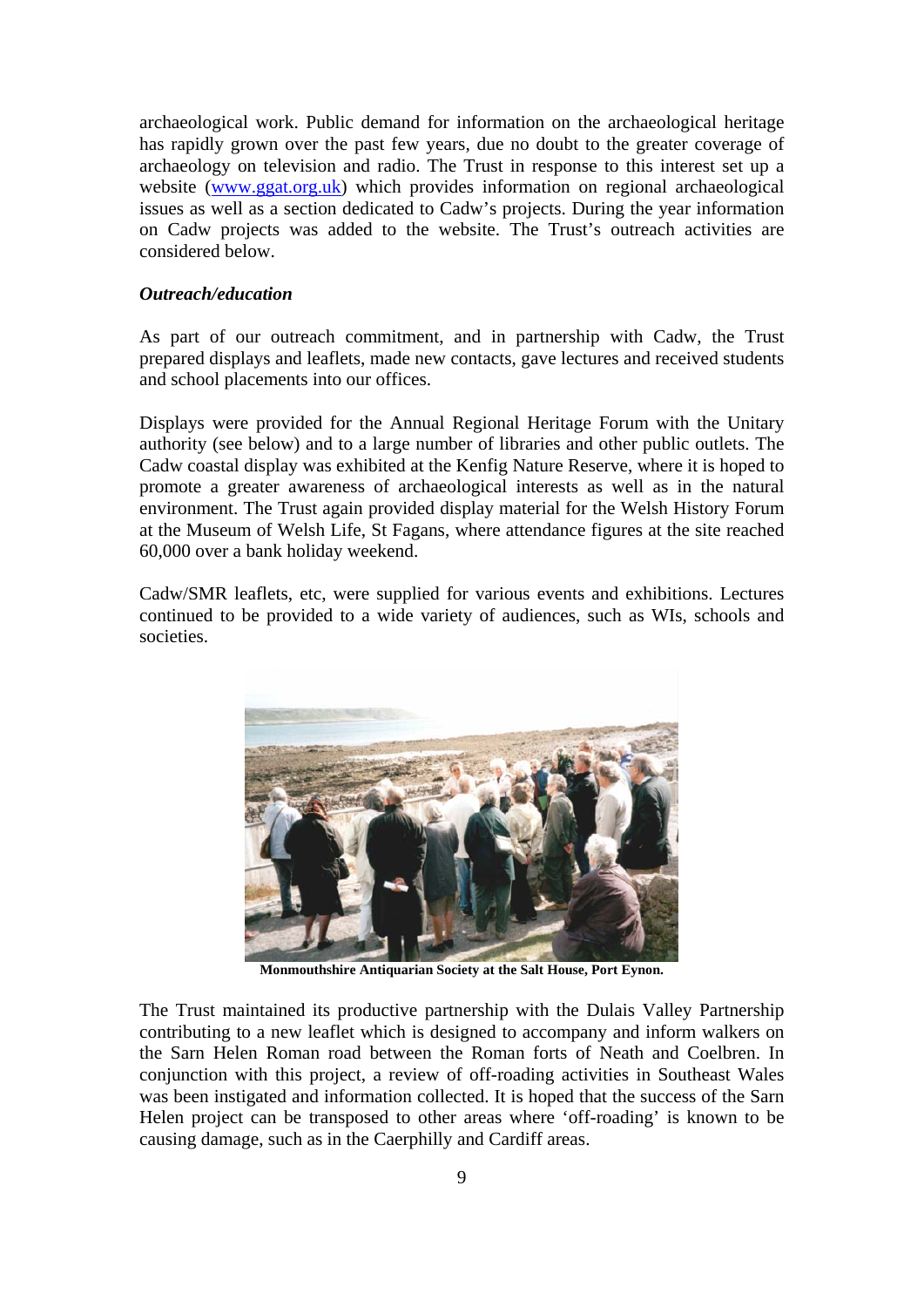The Trust provided assistance and advice in setting up the pilot project for the Local Distinctiveness Initiative (Balchder Bro). The City and County of Swansea was chosen by the Countryside Council for Wales to participate in this trial and the Trust attended many meetings in support of this project, which encourages local communities to restore, promote and protect their local heritage assets.

The Trust also assisted the Swansea Environmental Education Forum (SEEF) which led to the Trust being added to a Providers Directory as a source of heritage information and advice. Members of the Directory may be asked to contribute towards INSET courses and provide information for schools, colleges, etc.

The Trust assisted the National Museum and Galleries of Wales by providing slides of Cosmeston medieval village for a forthcoming publication and photographs of past excavations were supplied to a local teacher to assist in the preparation of a Caerleon web-site.

#### *Regional Heritage Forum*

A major part of this Trust's outreach programme and commitment is the organisation on an annual basis of a regional Heritage Forum. This year's meeting, at which delegates from the twelve Unitary Authorities were present, was hosted by Newport County Borough Council. A paper, entitled 'Working Together – New Horizons', was given by the Trust and circulated to Cadw. This address outlined and explored the ways in which greater value and benefit could be derived to the historic environment through the continuing development of the successful partnership of the Regional Heritage Forum.

#### *Responses*

As part of our regional heritage remit the Trust is consulted on a wide variety of matters. During the year we responded to the following documents.

| <b>FROM</b>               | <b>DOCUMENT TITLE</b>                                                                          |  |
|---------------------------|------------------------------------------------------------------------------------------------|--|
| National Assembly         | Draft Planning Policy Wales                                                                    |  |
| City & Council of Cardiff | Cardiff City of Culture Bid                                                                    |  |
| <b>CADW</b>               | Providing Physical Access to Historical Buildings                                              |  |
| Torfaen CBC               | <b>Torfaen Countryside Strategy</b>                                                            |  |
| Ian Walker and Associates | Severn Estuary, North middle Ground Stage 1 Studies                                            |  |
| National Assembly         | Draft Marine Aggregates Dredging Policy (SW)                                                   |  |
| <b>Environment Agency</b> | River Rhymney Awareness Raising Leaflet, Catchment<br><b>Abstraction Management Strategies</b> |  |
| National Assembly         | CROW Act 2000 consultation on proposals for<br>regulations                                     |  |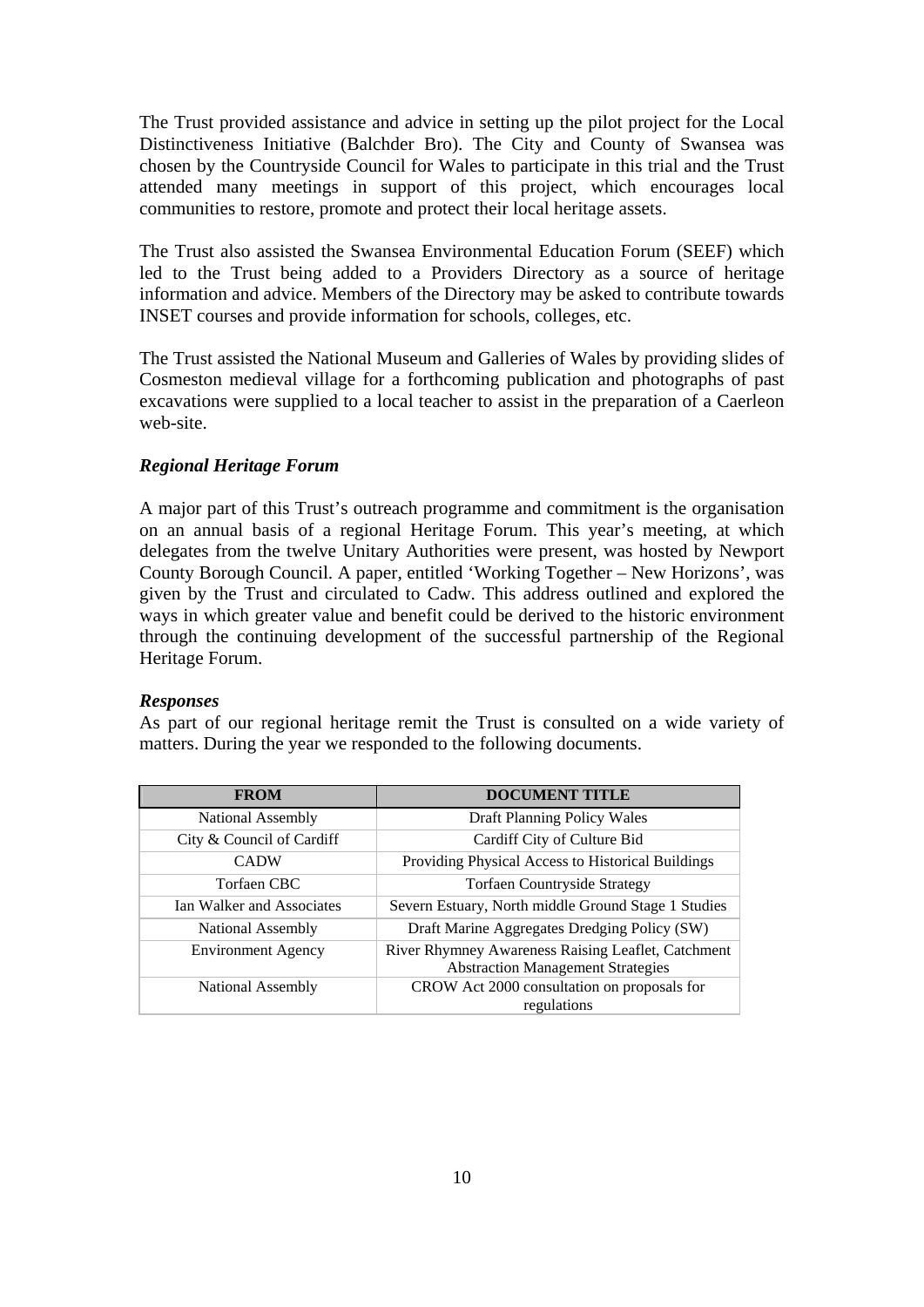

**Archaeology and Planning Leaflet** 

During the year the Trust prepared a new leaflet for the 'Introducing' series – *"Archaeology and your planning application"*. This leaflet is designed to assist planning officers and those intending to lodge planning applications, whether large or small scale development, in addressing archaeological issues at an early stage in the planning processes. A display to accompany this leaflet will also be provided.

## **GGAT 43 Regional Archaeological Planning Services**

#### *Planning Statistics 2001 –2002 (see Appendix)*

The Curatorial Division provided a wide variety of vital archaeological planning services to the twelve regional Authorities in Southeast Wales with funding received from Cadw and collectively from the Unitary Authorities themselves. As our region contains over half the number of planning authorities in Wales and receives over 50% of all the national planning applications lodged, this area of our workload is particularly important and onerous both in terms of its scale and complexity. This work is also significant for the implementation of strategic planning policies contained in the emerging Unitary Development Plans.

Attached are the detailed statistics of the responses to planning applications made by the Development Control Section, which vary from recommending desk-based assessments and intrusive field evaluations in the predetermination period of planning applications through to the attachment of appropriate archaeological conditions on planning consents.

Last year we reported a noticeable increase in the number of planning applications we processed for the region. For 2001-2002 there was a further increase in the number of planning applications lodged by the Local Planning Authorities in Southeast Wales.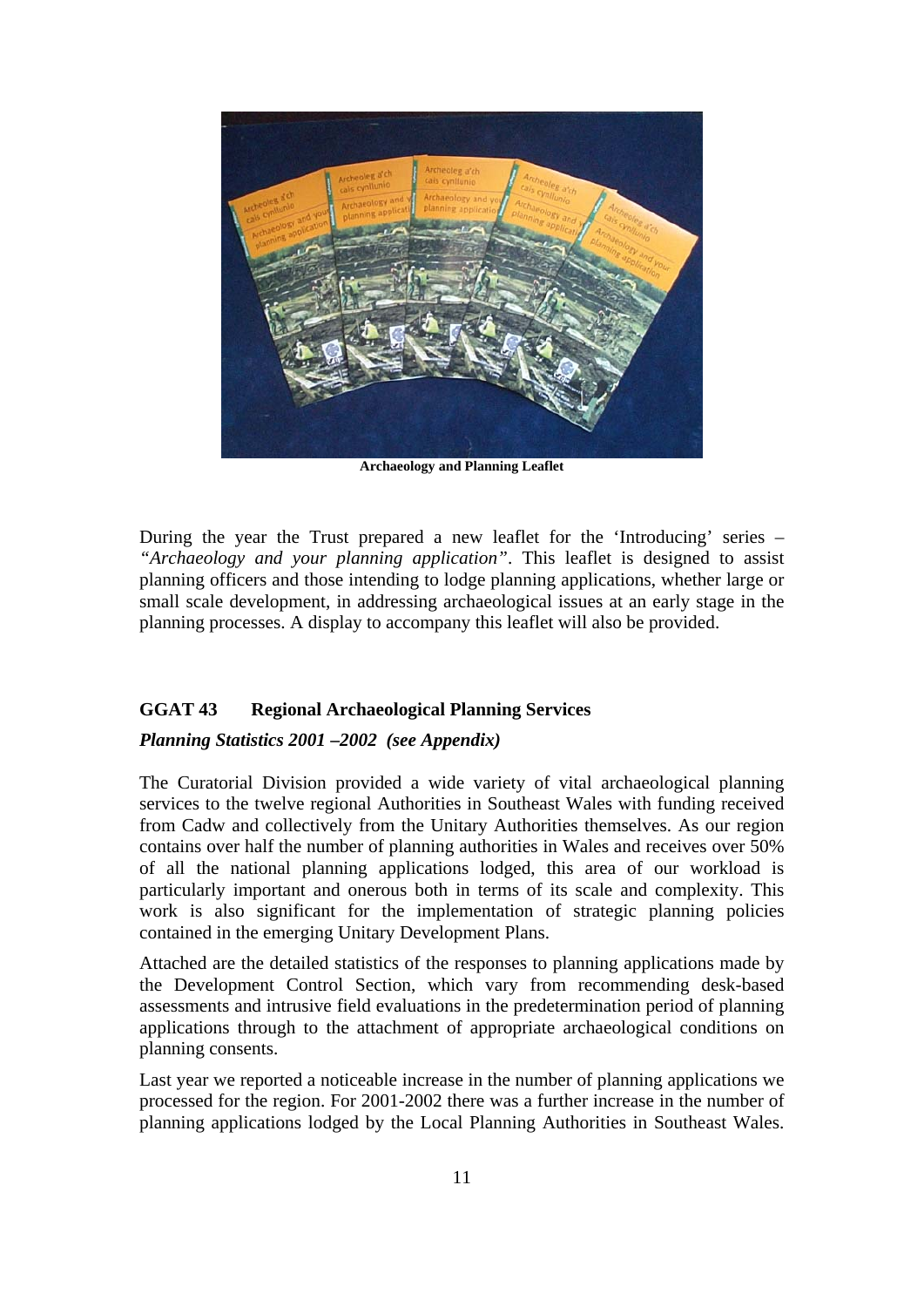This follows the trend for the last two years. The annual number of planning applications lodged in Southeast Wales since 1996-1997 is as follows:

| Year      | <b>Number of applications</b> |
|-----------|-------------------------------|
| 1996-1997 | 14363                         |
| 1997-1998 | 16426                         |
| 1998-1999 | 15725                         |
| 1999-2000 | 15095                         |
| 2000-2001 | 16619                         |
| 2001-2002 | 17197                         |

Surprisingly, however, the number of detailed planning applications requested from the LPAs fell by 183 over the previous year  $(2000-2001 = 1293; 2001-2002 = 1110)$ . This reduction probably reflects the Trust's increasing experience in selecting planning applications for which there is a considered potential archaeological dimension. For the year the Trust was able to respond to all planning applications inside the target period of 21 days.

As one would expect of Southeast Wales, generally an economically dynamic region with major inward investment, there were a large number of complex and timeconsuming development proposals such as Castle Quay, Swansea, East Pit East Opencast Scheme, Neath Port Talbot, Llanhilid Film Studios, Rhondda Cynon Taff, 9-11 Castle Street, Cardiff, etc. These projects, and many other developments, required detailed responses with liaison involving a large number of bodies, agents, contractors and individuals.

The archaeological planning services provided on behalf of Cadw require the Trust to initially assess all the region's planning applications and to notify the planning authorities of archaeological constraints to proposals, giving information and specific recommendations on the best course of action required to protect archaeological interests whilst enabling permitted development. Thereafter, and with the combined resources provided by all twelve regional authorities, the Development Control Section provided further detailed services, such as the provision of archaeological briefs for pre-determination assessments, approving detailed specifications submitted by developers and monitoring the work from inception and fieldwork to the production of the final report. The Section has also been involved in a large number of planning appeals providing information and expert advice to the Planning Inspectorate of the National Assembly.

Clearly, and significantly, the archaeological 'end-product' of the development control process is either the preservation *in situ* of important archaeological resources for future public benefit and or preservation by record - i.e. the production and presentation of reports on the excavated archaeological resource. Information on these reports is published in the Council for British Archaeology's Welsh Group annual publication – *Archaeology in Wales.* For the year 2001, 112 reports on work, required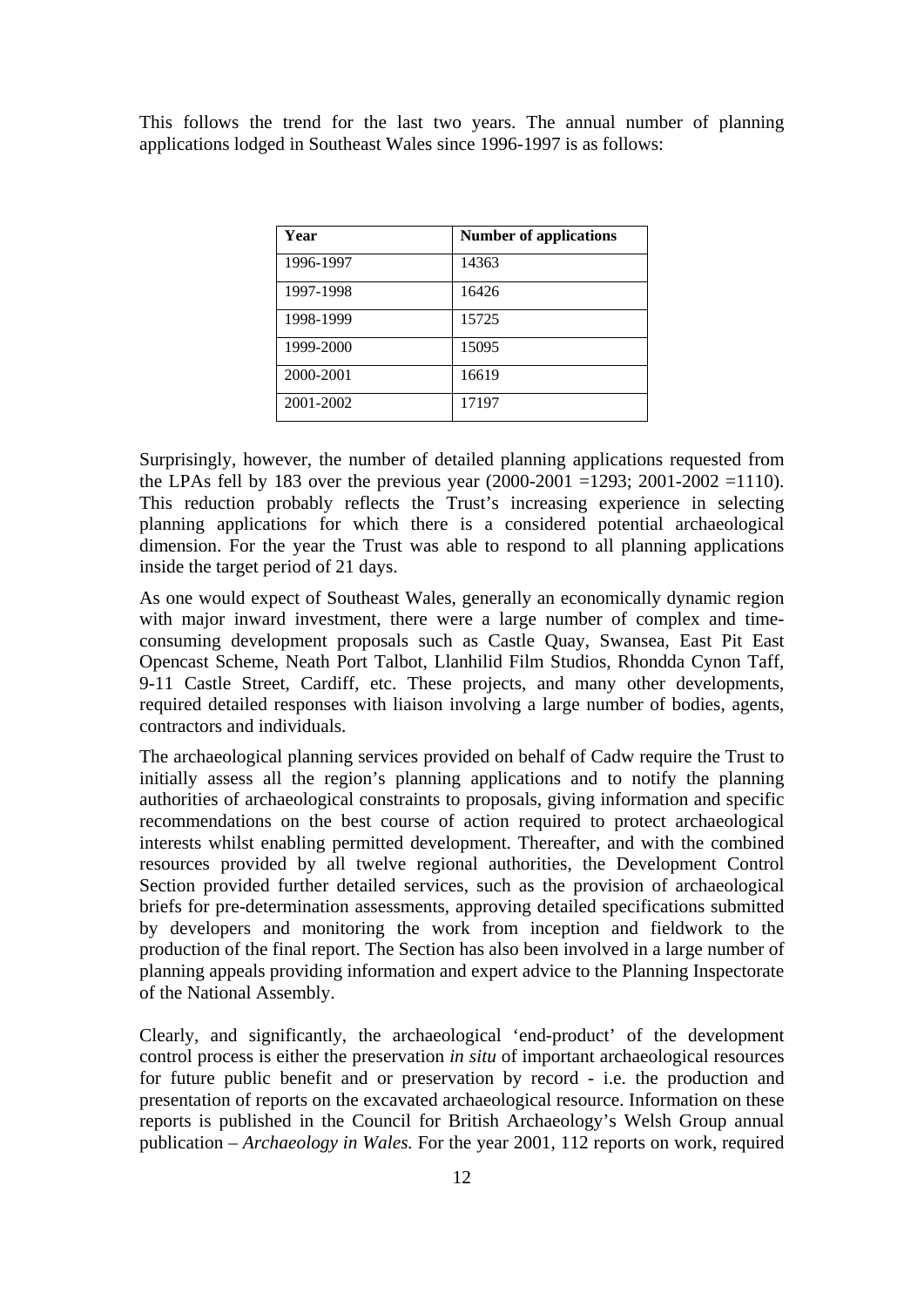and governed by the development control processes in Southeast Wales, are contained in their publication.

#### **GGAT 67 Tir Gofal**

This year was the third year of the major new national initiative - the All-Wales Agri-Environment Scheme, otherwise known as Tir Gofal. This project, managed by the Countryside Council for Wales and Cadw: Welsh Historic Monuments, is intended to encourage farmers and landowners to manage their land in a more environmentally friendly way. In return they are offered financial assistance to protect existing wildlife habitats, create new habitats, encourage improved public access to their land and protect the historic environment including landscape quality and historical/archaeological features.

The Welsh Archaeological Trusts are fully involved with this scheme providing SMR information and carrying out farm visits to assess archaeological potential and advise on conservation needs.



**Sheep-dip at Monknash, Vale of Glamorgan** 

As part of its heritage management remit the Trust responds to requests from farmers for pre-application information and advice. . Previous take-up of this service had been poor. This year, however, 16 pre-application enquiries were received and early advice and assistance provided to the farming community. The Trust has also encouraged a number of farmers to apply to the scheme where significant archaeological interests are known to lie on their land.

#### *Tir Gofal applications (HE1s)*

In line with Cadw's requirements, the Trust responded to 106 successfully ranked applications (HE1 Stage) for the Tir Gofal scheme. For each application detailed information and advice was provided to the Countryside Council for Wales. In addition there have been a number of re-consultations for additional land.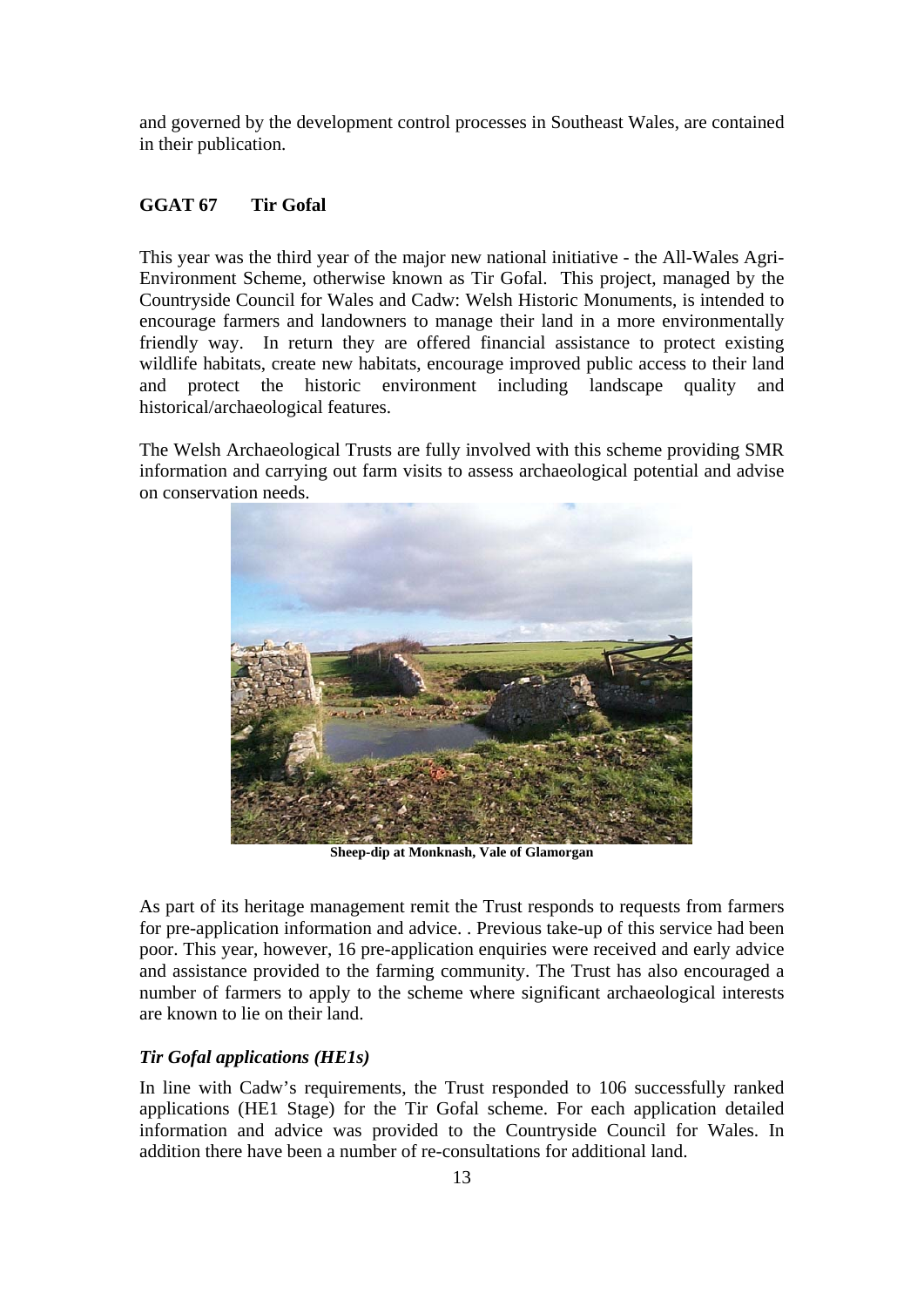With the easing of restrictions caused by the foot and mouth epidemic farm visits (HE2s) were recommenced. On behalf of the countryside Council for Wales, a total of 10 farms were visited for Year 2 applications. The site visits to the farms have generally been very productive not only in terms of assessing the condition of known sites and finding new features of archaeological interest, but also for the opportunity they provide to meet and discuss archaeological issues with farmers. These custodians of the land invariably have considerable local knowledge and are the key guardians of much of the Welsh archaeological heritage. This work is a significant part of the Trust's 'outreach'.

The Trust continued to meet with Cadw and the Countryside Council for Wales and with regional representatives at a variety of meetings during the year. At the end of the financial year the Trust had no significant backlog of work associated with this project.

## **THREAT-LED ASSESSMENTS**

#### **GGAT 61 Landscape characterisation – Merthyr Tydfil**

In March 2002 the work undertaken by the Trust for the Merthyr Tydfil Historic Landscape Characterisation Project was brought to completion and a draft report submitted to Cadw. This involved the identification and description of areas of landscape character, the production of a historical and thematic introduction, preparation of character area maps and the compilation of the final report, complete with photographs and area maps. The study identified a total of 79 character areas.

An important component of this project was to engage those who have a direct interest in the study. This would enable decisions on the protection of the historic environment to be made in a more informed way by those having stake-holder interests. As a consequence a steering group was formed comprising representatives of the Trust, Cadw, RCAHMW, Merthyr Tydfil CBC, the WDA and the Brecon Beacons National Park.

The characterisation process used for the Merthyr Tydfil study followed the established methodology relying on initial SMR searches, which identified a minimum of 1,297 NMR registers (434 SMR registers), and desk-based documentary searches, including map regression. By this stage a field visit had been undertaken and preliminary character areas identified and mapped using MapInfo.

It was found that the industrial landscape naturally lent itself to division into historic landscape character areas essentially along the lines of industrial processing areas i.e. the iron works themselves, industrial and other settlement areas, transport/communication corridors and finally the areas of mineral fields along the upland ridges and steeply entrenched valley sides to the east, west and north of the main industrial/urban Merthyr basin.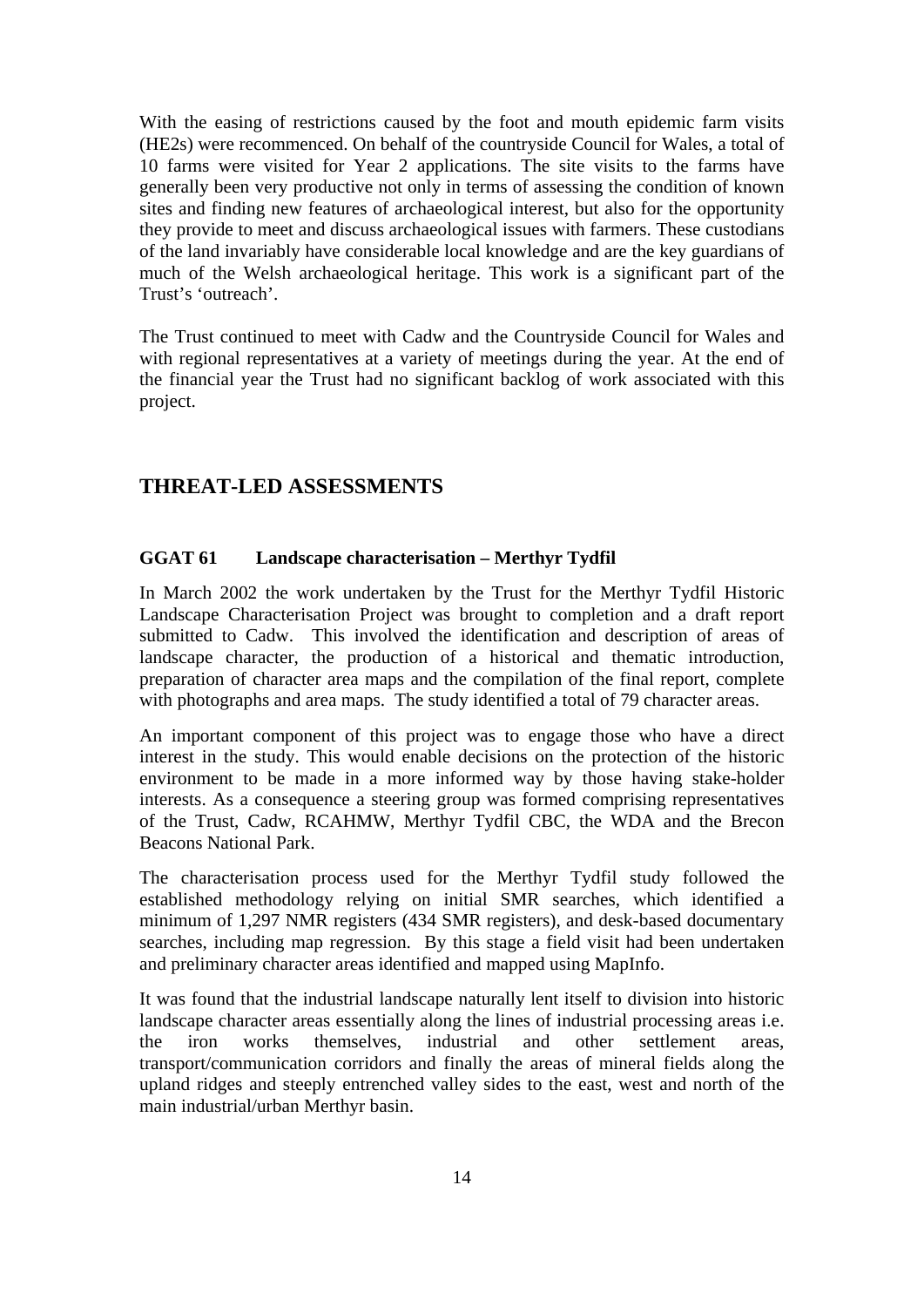The number of character areas identified was considerable, unsurprising given the important industrial and urban history of Merthyr Tydfil, which created a diverse, and complex landscape, fragmented in part by the subsequent and continuing process of development. During the field visit a written record, using the established proformae as a basis, and photographic record were produced for each individual character area.

Landscape characterisation is a dynamic and developing process. This is reflected in the continual revision to boundaries and indeed the number of individual character areas identified within the Historic Landscape. A review of both the documentary and fieldwork evidence taking all the various strands of evidence into account and allowing for a rationalization of the number of character areas was undertaken – the expert views and comments of the steering committee being instrumental in this process.

The general landscape characterisation process was augmented by additional fieldwork, more detailed documentary research, and map regression with the specific task of characterising both the urban and industrial landscapes of the area. It was noticeable that considerable urban development had occurred by the period between the survey of the Tithe and the later OS maps, though much of the industrial development was already in place by the publication of the early OS Surveyors drawings of the first quarter of the  $19<sup>th</sup>$  century. Thereafter urban development appears to have been a continual process, advancing significantly during the  $20<sup>th</sup>$ century with the advent of social housing. Aerial photography added to the understanding of the patterns and texture of the landscape and led to further revision.

The research undertaken was fundamental to the study, revealing the complex urban and industrial tapestry, which characterises the Merthyr area to this day. The archival collections held at both the Glamorgan Record Office, and the National Library, Aberystwyth, were consulted; in addition secondary sources were consulted at the latter plus Cardiff, and Merthyr Libraries, Swansea and Cardiff University Libraries and Cyfarthfa Castle Museum. The Welsh School of Architecture and the Departments of Geography at both Aberystwyth and Swansea Universities were also contacted. Primary source material included the four editions of 6-inch OS maps, the tithe maps and schedules for the parishes of Merthyr Tydfil and Vaynor, together with estate maps, database catalogues and the general catalogues. The database of the National Library detailed estate and other maps relevant to the understanding urban/industrial development. Useful suggestions regarding additional sources were also provided by the steering committee, in particular Peter Waklin, Stephen Hughes and David Percival, and also Judith Allfrey, Cadw's building representative.

The results of the characterisation study showed that Merthyr evolved as separate communities and that later infilling eventually filled all available space to create the virtually continuous urban landscape seen today, with one or two exceptions. Enough local identity, however, survives to allow distinction of character between the various urban areas. Like the Rhondda, there is an apparent uniformity of character to the urban sprawl of Merthyr, primarily resulting from the ubiquitous terraced house and later social housing; this can, however, be viewed as superficial and on closer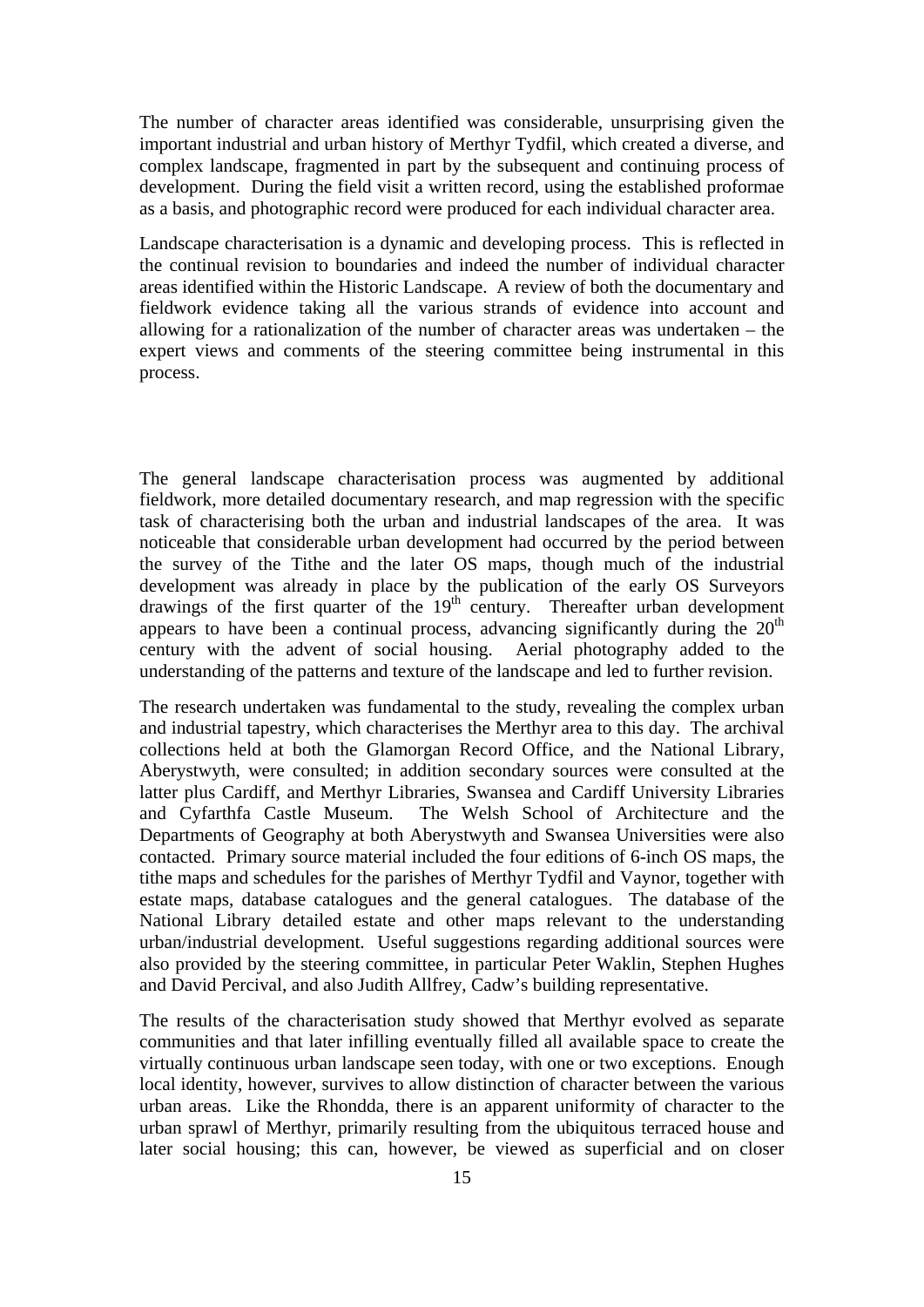inspection differences emerge which allow spatial and time-scale variations to be charted.



**Typical early industrial housing at Abercanaid (HLCA 018).** 

Principal indicators of character were seen to be the physical architectural composition, i.e. the built elements, various domestic structures and types of terraces and rows, churches, chapels, commercial premises, police stations, schools, town halls etc, of the settlement. Other important considerations were settlement pattern/layout, whether planned, estate managed or unplanned, their function, both primary and later, and whether the areas were primarily used for housing, commercial or business purposes or combination of these. During the study characterisation of the urban element was undertaken on the basis of date, origin and urban morphology. Analysis of the way in which a particular settlement originated and developed over time and the reasons behind its development is principal to understanding the characteristics of an urban area. Settlement type on functional grounds (i.e. does a particular settlement have a residential, commercial, administrative, leisure function/purpose or a particular combination of functions?) is also viewed as informative in denoting the character of an area, while historic association with particular industries, industrial developments, historic characters, and events are also considered to be of relevance.

Urban characterisation formed a key element to the study and the urban morphological studies utilised for the previous study of the Rhondda were found to be a useful starting point, in particular the geographical studies of the 1960s (Wayne KD Davies' morphological and functional study of central places as applied to the settlements of the Rhondda<sup>[1](#page-16-0)</sup> and PN Jones' study of the form, structure and disposition of colliery settlement in south Wales). $2$ 

 $\overline{a}$ 

<span id="page-16-1"></span><span id="page-16-0"></span><sup>&</sup>lt;sup>1</sup> Davies, WKD, 1967 'Centrality and the central place heirachy'. *Urban Studies*, 4, 61-79.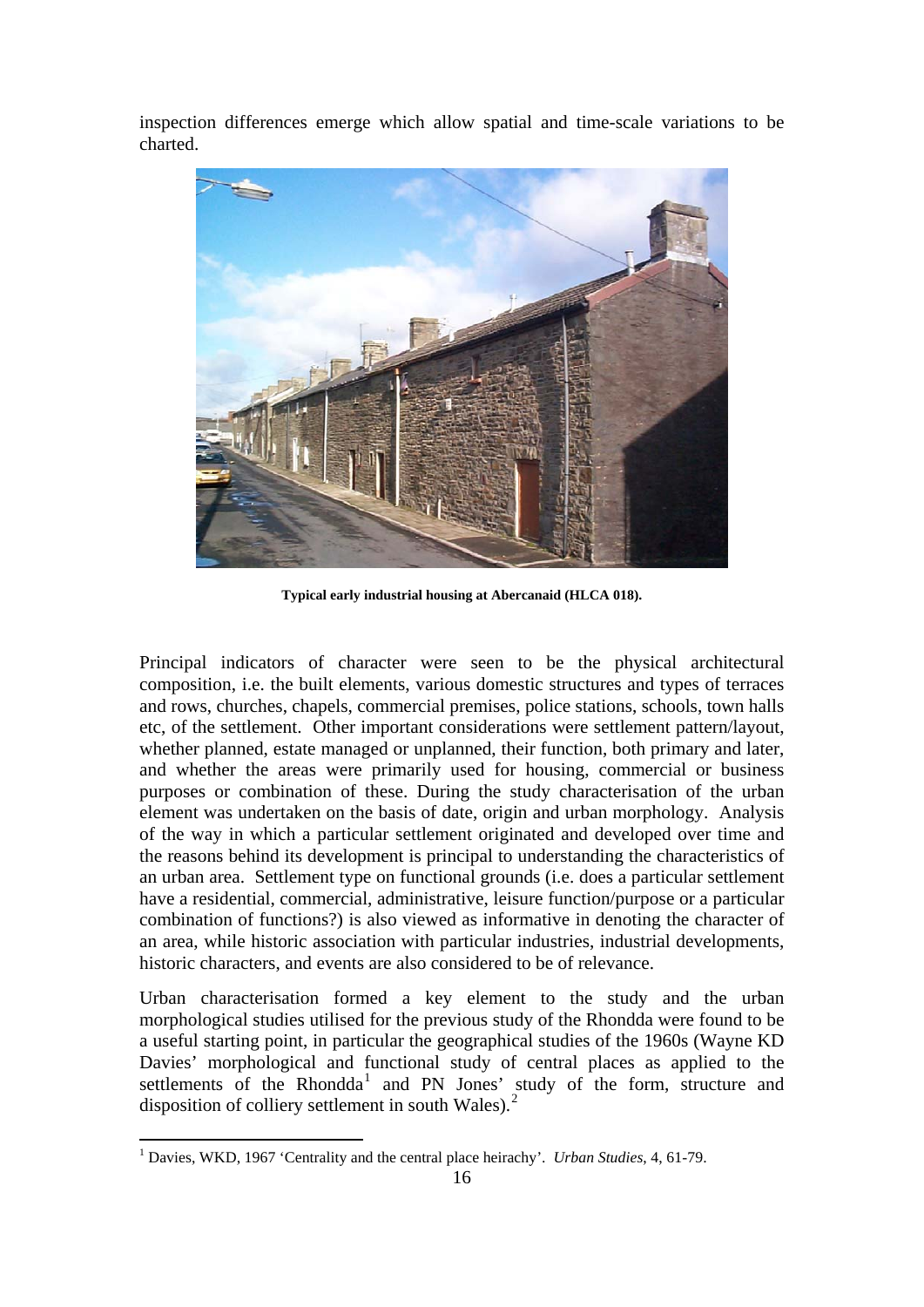The results of the study were presented in a report in three parts. Part 1 contains an introduction to landscape characterisation, an extract on the study area from the Register of Landscapes of Historic Interest in Wales, and sections, which provide a definition of, and the aims and applications of historic landscape characterisation. The evolving methodology, both general and specific, used for the process of characterisation during the project is outlined, including details of the GIS proformae used. The diverse historical processes and themes, which can be seen to have had an influence on shaping the historic character of Merthyr Tydfil, are detailed within the report. Section 8 of part 1 identifies and describes the 79 character areas that have been identified for Merthyr Tydfil with the area descriptions being divided into three sub-sections: historic background, key historic landscape characteristics and conservation and management priorities. Individual maps showing the extent of each area and photographs giving an impression of landscape texture are also included, as is a detailed Bibliography of source material for Merthyr Tydfil.

Part 2 considers general and specific management mechanisms such as Tir Gofal, Unitary Development Plans, and Countryside strategies, to name but a few and considers the conservation and long-term future of the area. Part 3 includes the nationally agreed forms used as part of the historic landscape characterisation process.

#### **GGAT 63 Lowland Romano-British Settlements**

The purpose of the project, previously completed and reported, was to review the evidence for settlement in the Roman period in southeast Wales in the light of threats to sites of the period consequent on the increase on pressure for development land along the M4 corridor. It was intended to provide a greater understanding of patterns of settlement, as it was felt that this would provide a valuable tool to assist the planning process in ensuring that sites of the Roman period did not appear unexpectedly during development. The general review of settlement was supplemented by a detailed field study of a limited area (the parishes of Penmark and Porthkerry) within the main survey area, which was designed to determine patterns of land use which could then be used to predict where sites were likely to be found.

Because of the complexity of the data obtained for the survey as a whole, it was decided that the detailed results were best presented in two reports, one concentrating on the detailed survey area, and the other presenting the more general picture. These reports have been lodged with the regional SMR

This year the key objectives of the project were to prepare and present an academic publication on the whole project and to produce a popular publication for wider public interest and consumption. Both these objectives were achieved.

 $\overline{a}$ 

Davies, WKD, 1968 'The morpholgy of central places: a case study', *Ann. Assoc. Am. Geogr*. **58**, 91- 110.

 $<sup>2</sup>$  Jones, PN, 1969, Colliery settlement in the South Wales Coalfield, 1850 to 1926. Hull.</sup>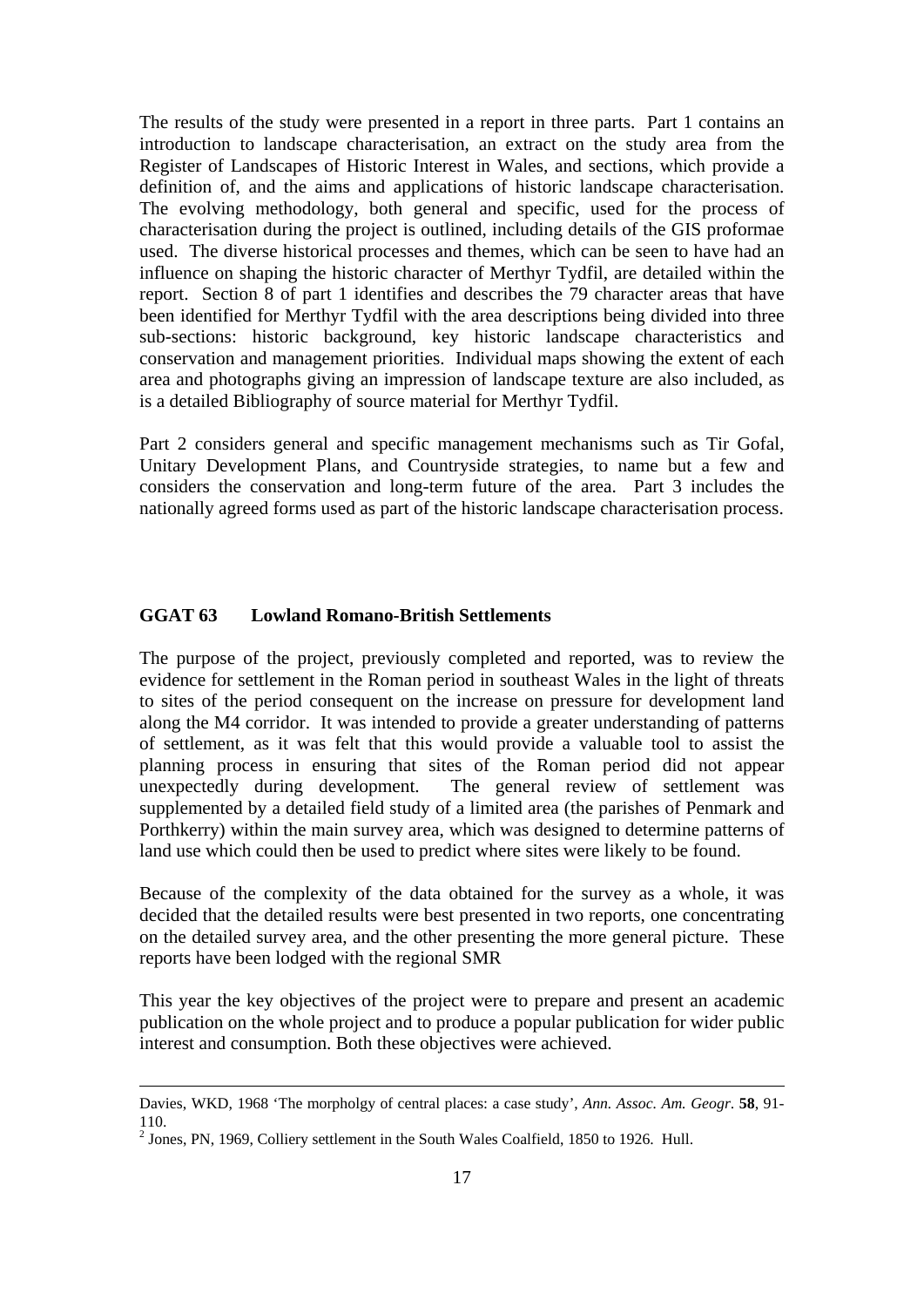## **GGAT 65 Deserted Rural Settlements**

Following completion of the field visits in March 2001 and the compilation of the second report, work in 2001-2 was aimed at preparing the contributions for the academic publication of a synthesis volume for the pan-Wales project as a whole.

In addition to the calculation of a range of statistics about site types, locations, threats and land-use, to be used to characterise the resource as a whole, a discursive account of the evidence from southeast Wales was prepared, including discussions of the pioneer 1930s excavations at Gelligaer and the limited subsequent excavation data, and presenting a series of case-studies which demonstrate the range of date and function of these sites. In particular, associations with medieval monastic landholding and early post-medieval squatter settlement and piecemeal enclosure on upland commons appear to be strong. In contrast to elsewhere in Wales, there is little evidence of potato clamps, cultivation ridges, and animal pounds and shelters, possibly because the relatively short distances involved in upland/lowland transhumance in southeast Wales meant that they failed to develop into freestanding settlements. An extensive group of platforms on the Mynydd Ty Talwyn, between Margam and Llangynwyd, may be associated with the granges of Margam Abbey in the lowlands to the southwest.

Field survey of earthwork sites for inclusion in the volume was undertaken at Pennon, Vale of Glamorgan, Ty-yn-y-Waun, Bridgend, and Ty Hir, Crynant, Neath Port Talbot, and a building survey of the longhouse adapted into an outbuilding at Ty-yny-Waun. The survey work was limited by the Foot and Mouth Disease outbreak and the natural reluctance of landowners to allow access.

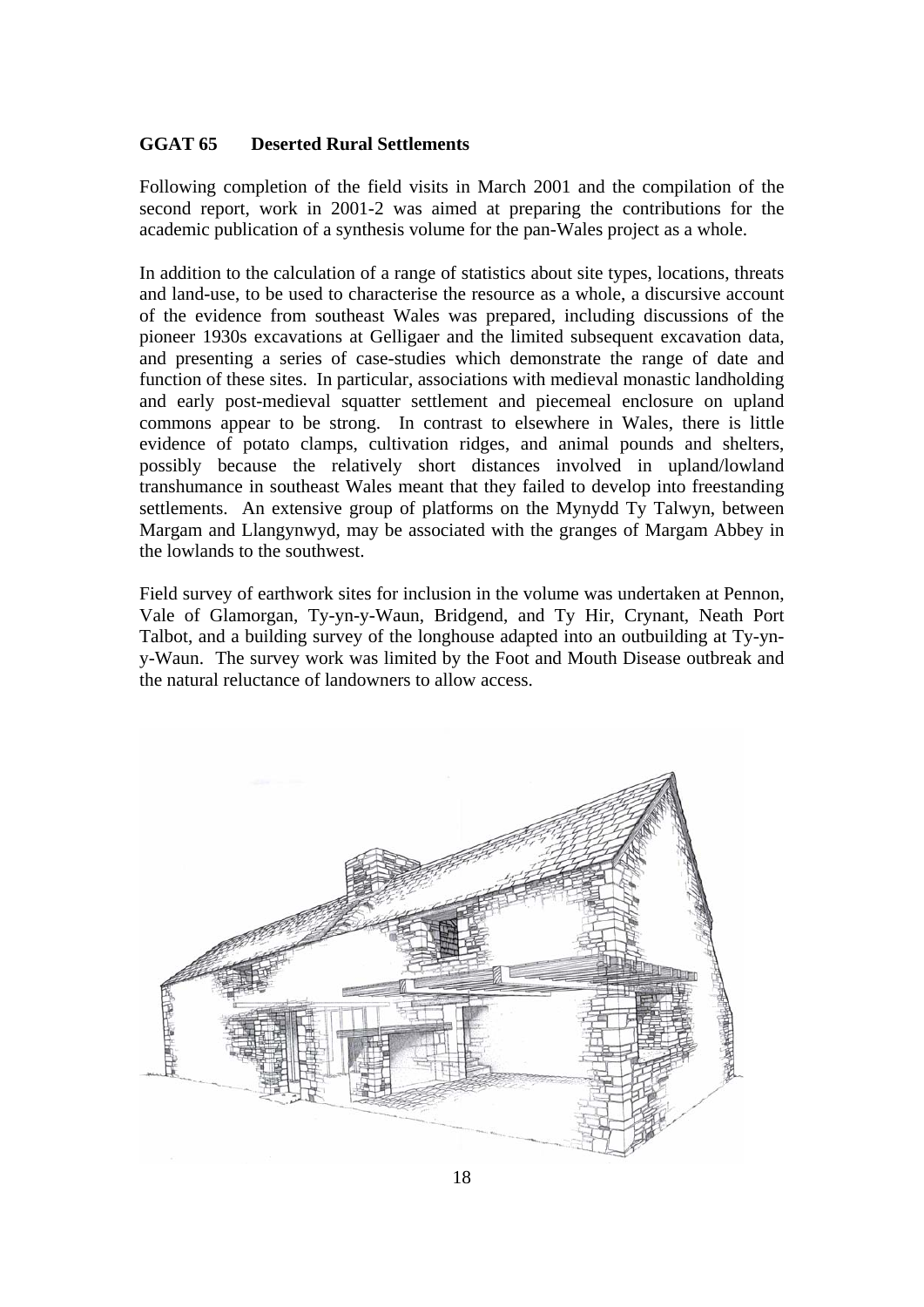**Reconstruction of original (?late medieval) form of Ty yn y Waun, a hearth passage house later much altered until replaced as a house by a new building in 1846. Elsewhere on the farm is a small platform which may represent the earliest activity on the site. (After P. Jones GGAT)** 

In addition to the preparation of the southeast Wales chapter, chapters covering the other Welsh Trust areas were commented upon. Recommendations for Scheduling of the best earthwork sites were made to Cadw, in line with the Secretary of State's nonstatutory criteria.



**Platform in corner of banked enclosure, Gelli-benuchel, Crynant, Neath Port Talbot, looking north. The enclosure contains well-marked cultivation ridges, and may be associated with a monastic grange abandoned in the 12th century. Scale 2m in 0.5m segments** 

#### **GGAT 66 Prehistoric Non-defensive Sites**

Following the review of find-spots recorded on the SMR (in 1999), a programme of fieldwork was undertaken on lithic sites scoring well on the discrimination criteria. It had been intended that a range of approaches would be used, including fieldwalking, recording of exposed sections, and the excavation of test pits, but in the event no fieldwalking sites were accessible. The timing and extent of fieldwork was severely affected by the Foot and Mouth Disease outbreak.

Six sites were examined, with generally poor results. At four sites, a gridded array of hand-dug test-pits was excavated with the intention of recovering lithics within closely-definable horizontal and vertical locations and thus to permit an assessment of the likely source deposit, potential, and degree of disturbance for the previouslyreported assemblages. At Wrinstone Farm, Vale of Glamorgan, the site of a large group of Neolithic and Bronze Age flints was examined; unfortunately, no flint was recovered from stratified contexts in the 6 test pits. Hatterall Hill, Monmouthshire, an area which had been covered by peat until a fire during the 1976 drought, was also examined; this had previously produced several Mesolithic and Neolithic finds. The excavation of four test-pits produced a flake and microlith from horizons below the present vegetation; it seems likely that there was a dense group of artefacts on the clay of the early prehistoric ground surface, which had been covered by the later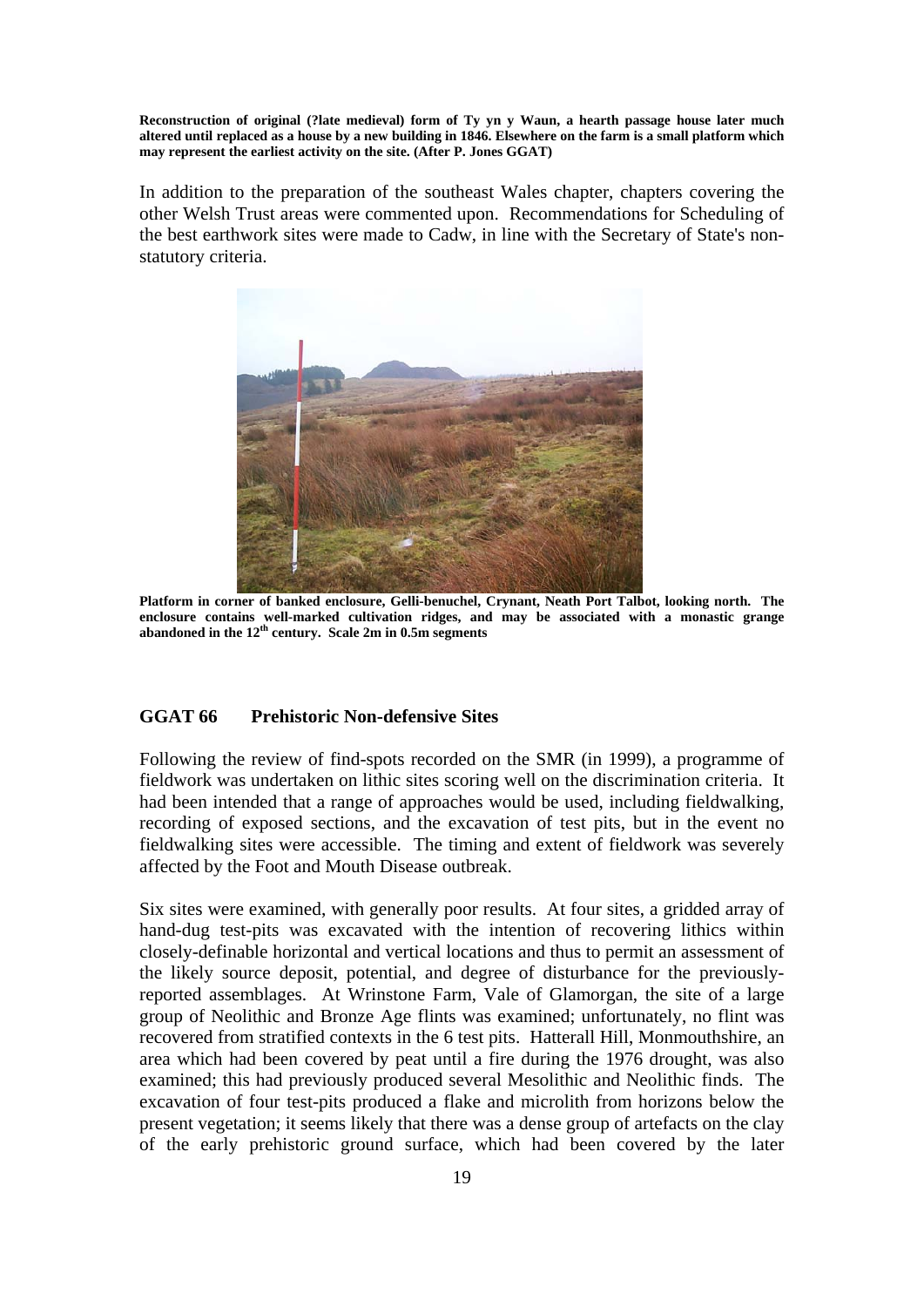prehistoric peat and then exposed following erosion in the wake of the peat burning. At Merthyr Mawr Warren, Bridgend, three test-pits in the vicinity of reported finds close to the beach encountered only relatively recent drifted sand, and no soil horizon was identified; there were lenses of small stones thrown up onto the sand surfaces, including unworked flints, and it is possible that some of the finds previously reported from the area are in secondary of tertiary locations, having been transported down the Ogwr to the sea bed and thence onto the shore. Finally, a group of test-pits was excavated in Llanmelin Wood, Monmouthshire, with the assistance of Chepstow Archaeological Society and students from University of Wales College Newport, in the area between Llanmelin Wood hillfort and fields which have produced very large flint assemblages. No flints were found in the test-pits, although two were recovered from the surface of the field.

Two coastal lithics scatter sites were examined by observation of eroding soils. At Worm's Head, Gower, Swansea, flints had been reported from the extreme east end of the island, at a point where the bedrock is overlain by periglacial gravels and clay. No indication of a buried soil, or natural flint, was observed, although the stratigraphic context is closely comparable to the Mesolithic site at Burry Holms, on the north of Rhossili Bay. At Friar's Point, Barry, Vale of Glamorgan, numerous prehistoric finds have been reported since the 1800s, perhaps reflecting the erosion of a group of barrows, although Mesolithic, Roman and medieval material has also been found. No indication of buried soils or flints were observed in the eroding soils, but an area of newly-exposed bedrock on the headland revealed a group of bronze objects of probable pre-medieval date.

Despite the limited quantity of additional flint found through this fieldwork, the exercise has provided a much better stratigraphic context for the previous finds. Unfortunately, even for dense scatters the likelihood that more than one or two flints would be found through test-pitting is very small; there is therefore no easy way to supplement the low-resolution data from surface collection.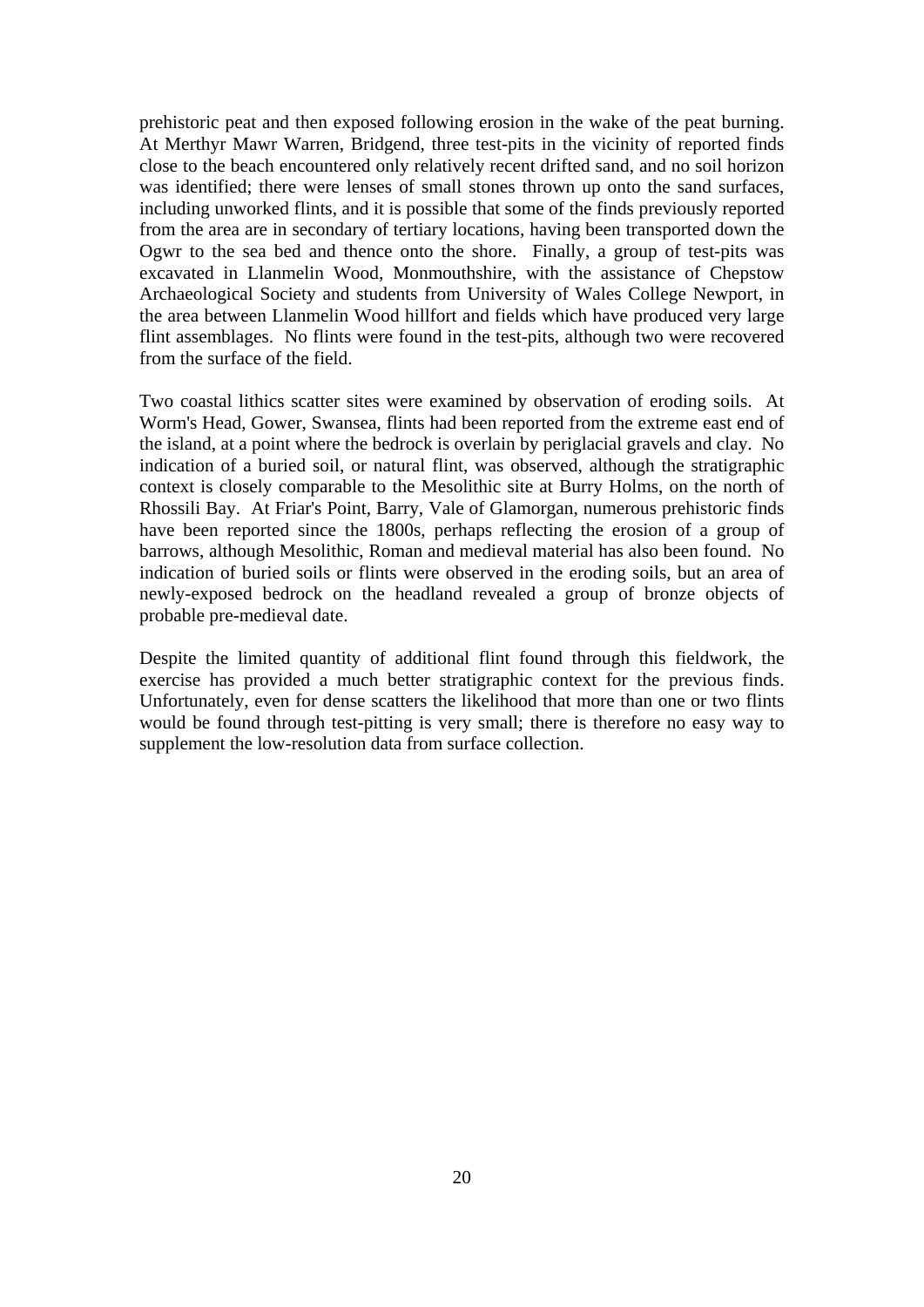

**Friar's Point, Barry: recently-exposed area of bedrock producing metalwork** 

#### **GGAT 72 Prehistoric, Funerary and Ritual Sites**

The foot-and-mouth epidemic caused considerable disruption to the programme of work for this three-year project. The financial year April 2001-March 2002 was Year 2 of the project, but restrictions on fieldwork between February and December 2001 also impacted on work for Year 1, the fieldwork for which could not be completed until the end of January 2002, and Year 3, where the initial desk-based phases of the work had been completed before the end of March. The programme of Year 2 visits could only be completed in July after the end of hay-making.

Year 2 covered the unitary authorities of Neath Port Talbot and Swansea (the former county of West Glamorgan), where a total of 349 sites had been identified. Although there is little difference in the range of types between this group and the Year 1 group (Bridgend, Merthyr Tydfil and Rhondda Cynon Taff), the proportions of the individual types differ. In Year 1 the overwhelming majority of sites were cairns, and there was a significant number of cairnfields. In Year 2, although cairns were still very much in the majority, there were also significant numbers of chambered tombs and a notable concentration of standing stones, not to mention two stone circles, a monument type which did not appear in Year 1.

Geologically, the area divides into two, west and south-central Gower consisting of Carboniferous limestone with outcrops of Old Red Sandstone, and the Glamorgan coalfield which accounts for the remainder. Topographically speaking, the Coalfield consists of an inland zone with long narrow steep ridges divided by narrow river valleys, as in much of the Year 1 area, and a more open coastal zone where the ridge/valley system is less marked and there are significant areas of coastal plain. The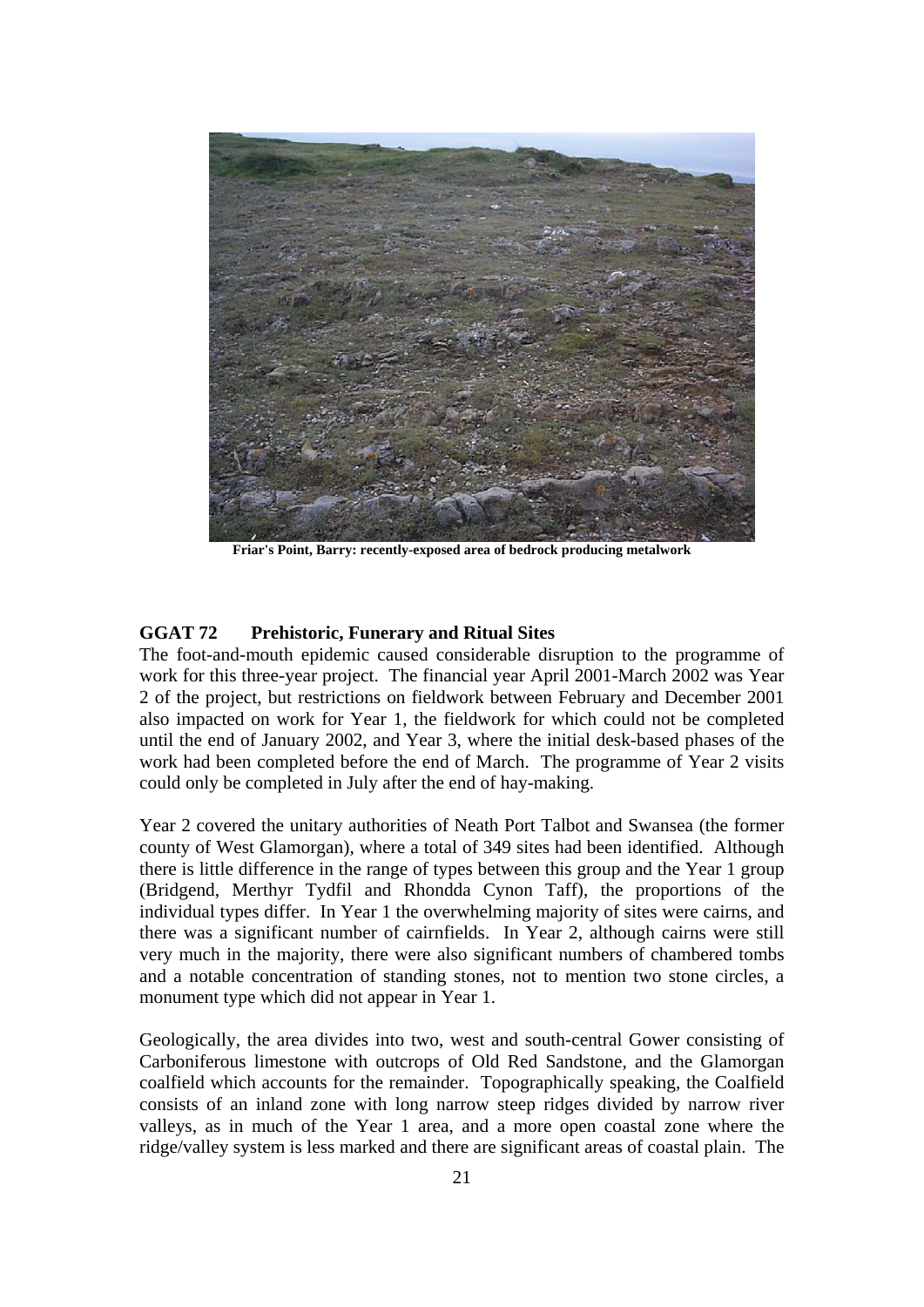majority of the cairns and barrows are on high ground, with very few in lowland or valley locations. Cairns again tend to appear mainly on selected ridges, particularly Graig Fawr, Mynydd Carnllechart, the Mynydd Uchaf/Mynydd y Garth ridge, the ridge between the Vale of Neath and Cwm Afan, and Cefn Bryn, Rhossili Down and Llanmadoc Hill on Gower, with lesser concentrations on Cefn Gwrhyd, Hirfynydd and Mynydd Margam. On many of these ridges the cairns are strung out along much of their length, instead of being clustered at particular points. However, there are again significant gaps in the distribution, with only a single dubious site on the Townhill/Cefn Coed ridge and very few on the escarpment overlooking the coastal plain from the mouth of the River Neath to Mynydd Margam, or on the hills of its hinterland. However, in contrast with Year 1, there is less variation in form which can be related directly to local geological factors. There are relatively few cairnfields, in contrast with Year 1 which had more than twice the number, and an even smaller number were judged to be probably funerary in origin.

In contrast with the largely upland distribution of the cairns, standing stones are mainly a feature of the lowland areas. Notable exceptions do however exist, in particular the impressive Maen Bredwen (also known as Carreg Bica) on the Mynydd Drumau ridge overlooking the Neath estuary. RCAHMW (1976, 121) have noted that not only do the surviving stones cluster especially in West Gower, but that this area also contains significant numbers of placenames that suggest the previous presence of standing stones. The surviving evidence would suggest that standing stones were largely single features in their landscapes, though there are two in the same field in Burry, Gower, and documentary evidence indicates that one of these was originally part of a row of three (Morris 1960). Maen Bredwen lies close to a cairn, though it is not possible to determine from superficial inspection whether this is of Bronze Age date, or whether it is a more recent field clearance cairn. This particular standing stone, with an estimated height of 4m is undoubtedly ancient, but it is more difficult to determine whether some of the smaller stones, around 1.5m in height, are of prehistoric origin or whether they may have been put up later, possibly as boundary markers. In the event, all stones which could not be excluded through assessment of size, location or map evidence, or a combination of these factors, have been included as possibly prehistoric.

The chambered tombs, of which the are eight definite examples and another three lost or doubtful, are more evenly spread between high and low ground, ranging from Arthur's stone on the top of Cefn Bryn to Parc le Breos, situated in the base of a valley. A range of different forms is represented, though not all are sufficiently well preserved to classify. Arthur's Stone, Carn Llechart, Nicholaston and Sweyn's Howes are portal dolmens; Arthur's Stone, and possibly also Carn Llechart, appear to be natural boulders under which the chambers were formed by excavation. Penmaen Burrows and Parc le Breos are Severn-Cotswold passage graves, and from what is known of the recently discovered Cefn Drum tomb, this too would appear to be some kind of passage grave, though one in which rubblework plays a significant part in the structure.

Two types of site which have been noted for Year 2 but not Year 3 are burials in caves and stone circles. Gower has at least three and possibly four caves which were used for burial during the Neolithic or Bronze Age, mainly as part of a long tradition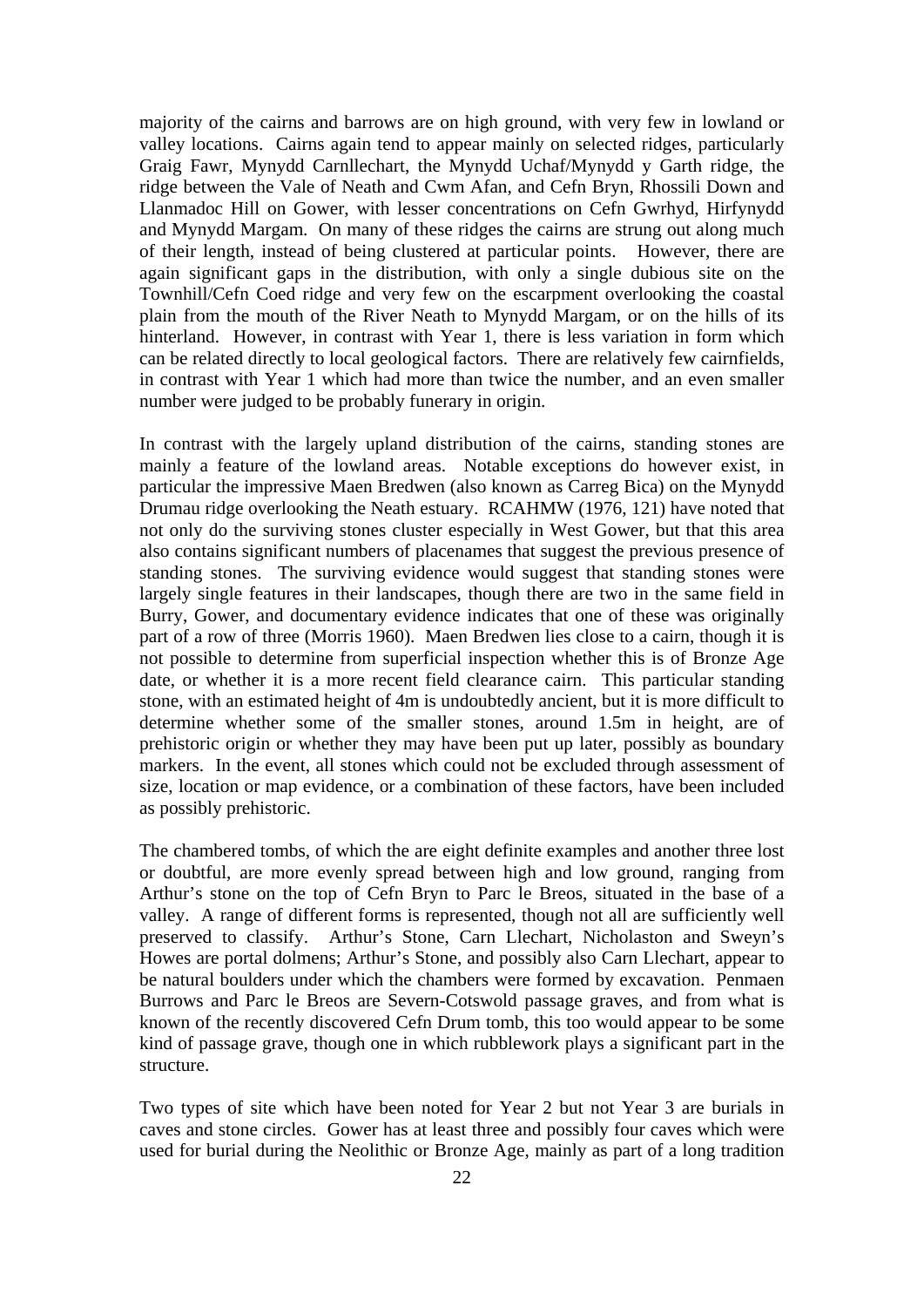of use. There are two stone circles in the Year 2 survey area, once over-imaginative interpretations of natural boulder scatters have been discounted, as well as more recent erections including a crude circle of boulders erected in the last couple of years at Broughton, Gower, to accompany an equally spurious standing stone. Both are of kerb circle type consisting of close-set upright slabs, and both are situated on false crest locations on Coalfield ridges. A third possible example in a fairly low-lying location between the two sites was destroyed in the 19th century.

References Morris, B, 1960, A vanished alignment of standing stones, *Gower* **13**, 65-6. RCAHMW, 1976, *An inventory of the ancient monuments in Glamorgan. Vol 1: Pre-Norman, Part i The Stone and Bronze Ages*. Cardiff

#### **GGAT 73 Early Medieval Ecclesiastical Settlement**

Only five days were allocated to this project. The only work carried out was a preliminary search of sites held on the SMR under the heading of 'Religious, ritual and funerary' for the periods 'Medieval' and 'Early medieval'.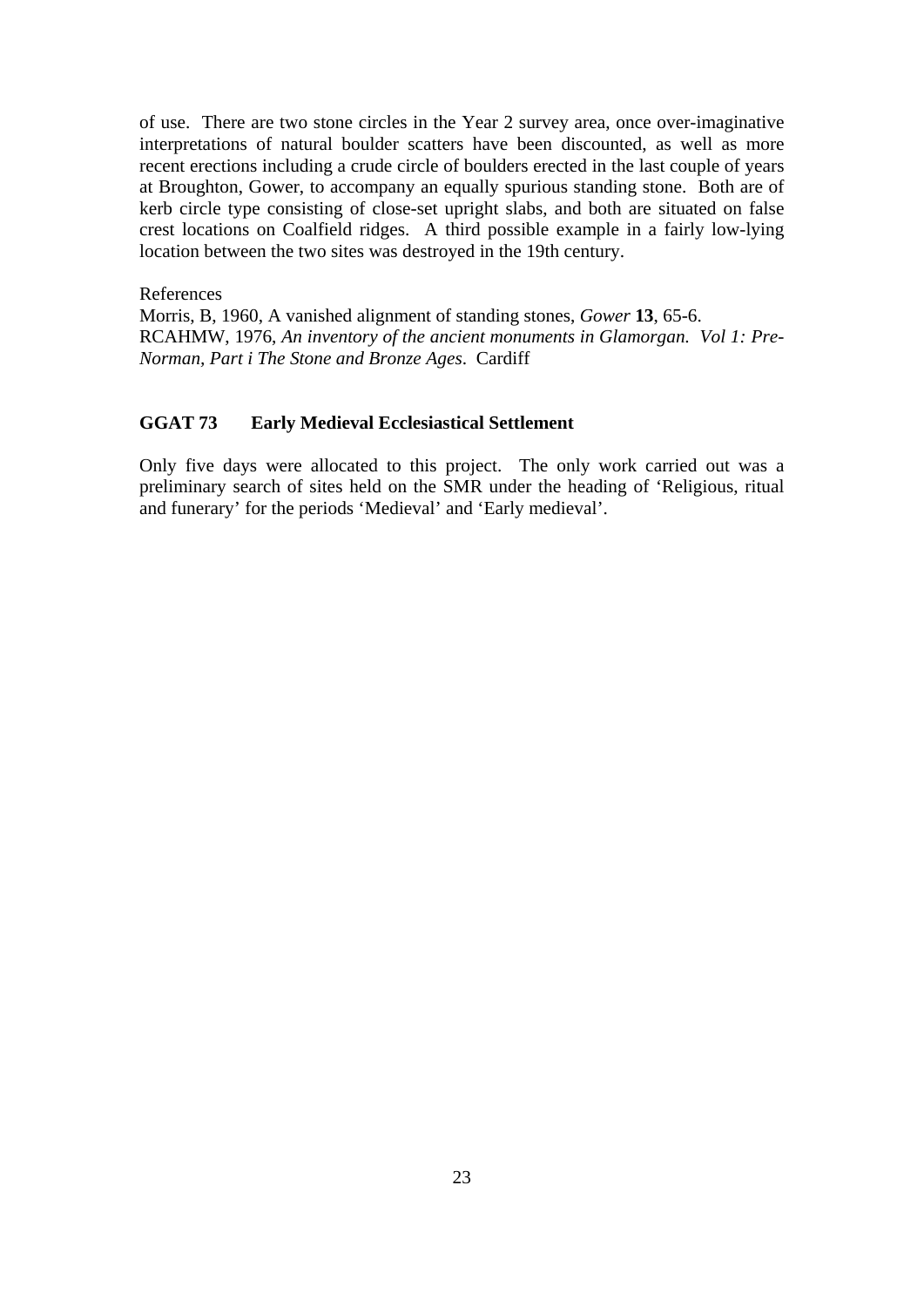# *REVIEW OF CADW PROJECTS APRIL 2002 – SEPTEMBER 2002*

# **CURATORIAL PROJECTS**

## **GGAT 67 Tir Gofal**

Following the major outbreak of the foot and mouth epidemic last year, which prevented access to farms, this important scheme has gradually got back on course.

## *Pre-applications*

There have been no pre-application enquiries since April 1, 2002 , which is understandably due to the foot and mouth outbreak.

## *Year 3 Farm Consultations (HE1s)*

All successfully ranked farm applications for this year, which have been received to date, have been processed and the information forwarded to the Countryside Council of Wales. We have been informed by the East Area Office in Abergavenny that a few more consultations are to be expected for this round. To date the total of Year 3 HE1 reports processed has risen to 121. We have previously been funded for 105 by Cadw, which will accordingly be requested to provide additional grant for 16 consultations.

## *Year 3 Farm Visits (HE2s)*

21 farms have so far been identified for an archaeological visit during the second half of the year. Unfortunately, we have recently been informed that some of these have already been accepted (or are in the process of being accepted) into management agreements prior to receiving archaeological advice.



**Limekiln at Penterry Farm, Nr St Arvans**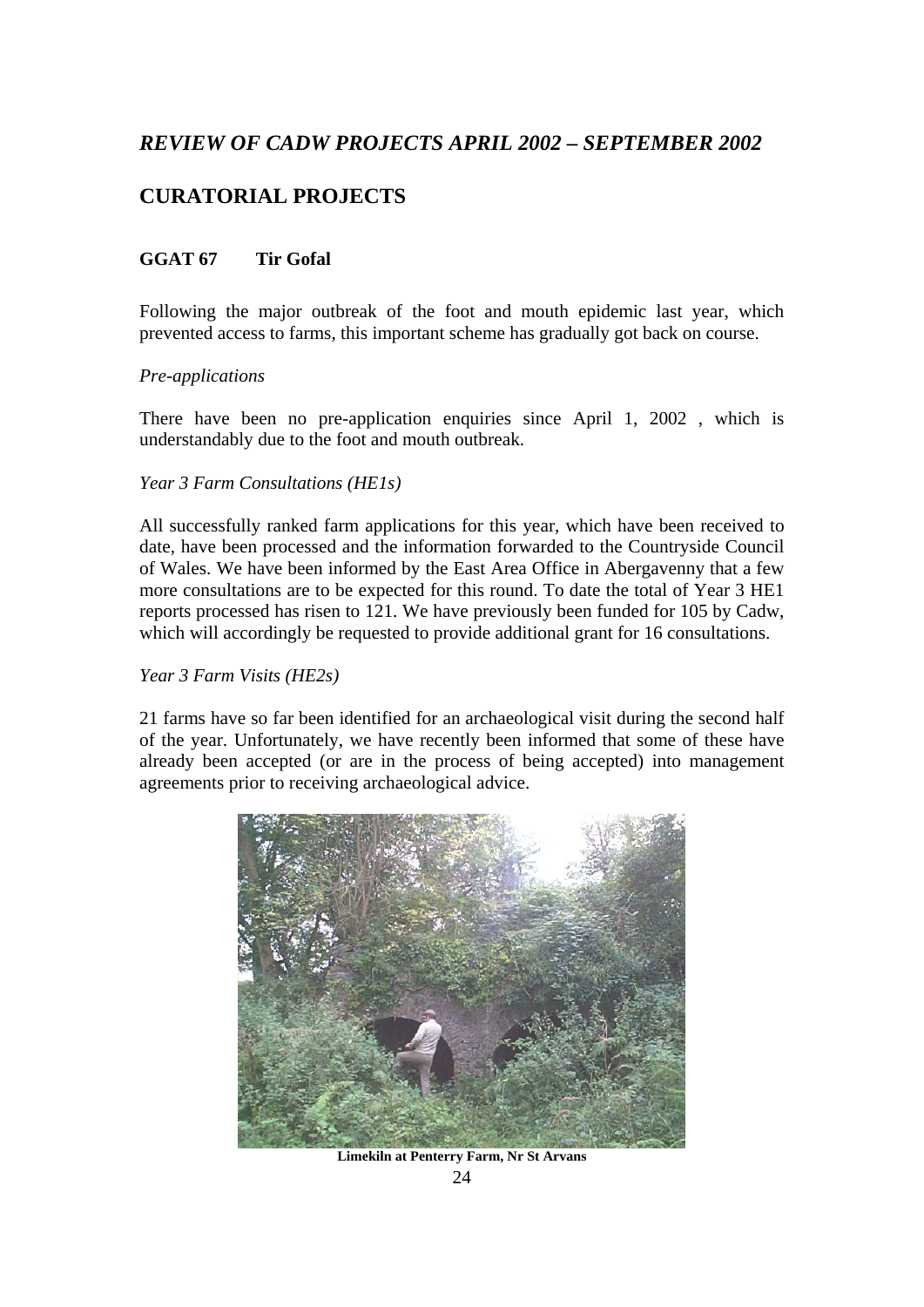#### *Year 4 Farm Consultations (HE1s)*

No Year 4 successfully ranked farm consultations have been received. However, we have recently been informed that the window for this round may open early in the new-year and that we may receive consultations before the end of the financial year.

#### **GGAT 74 Research Agenda in Wales**

For Stage 1 of this pan-Wales project the Trust produced a detailed Research Audit report for Southeast Wales, which has been well-received in the region and further afield. The Research Assessment seminar will be held in Cardiff on November 23rd 2002 and arrangements are in hand for the organisation of this event.

#### **THREAT-LED ASSESSMENTS**

#### **GGAT 52 Monmouthshire Historic Settlements**

Following publication of the Monmouthshire Unitary Development Plan, the report texts have been collated and revised to a single format, incorporating new data about fieldwork, Scheduled Ancient Monuments and Listed Buildings, and will shortly be presented as a 'planner's handbook' to assist the work of the Authority.

## **GGAT 61 Landscape Characterisation: Mynydd Margam and Merthyr Mawr, Kenfig and Margam Burrows Historic Landscapes**

Work is currently underway on the Mynydd Margam and Merthyr Mawr, Kenfig and Margam Burrows Historic Landscapes (GGAT 61). The desktop searches have been completed: SMR databases consulted and information transferred digitally to workspace(s). Relevant developer and other reports identified and secondary sources have been compiled.

Cadw (listings and SAMs), RCAHMW (further info to Endex and surveys etc), and CRAPW (available aerial photographs) have been consulted. In addition, the National Library of Wales has been contacted for database search for relevant source info and a request for the first three editions of the OS 6-inch and relevant Tithe maps. All readily available and relevant estate maps have been consulted at both the Glamorgan Record Office and the West Glamorgan Record Office.

Paper base maps of all three areas have been assembled showing the historic landscape character areas at 1:50,000 and 1:25,000. MapInfo workspaces were then created with SMR tables including Countryside Council for Wales information on designated and other areas. The boundaries of all three historic landscape areas were then digitised as accurately as possible.

The accuracy/basis of the boundaries on the register can be questioned, especially that of the Mynydd Margam Historic Landscape; the latter has been discussed with Trust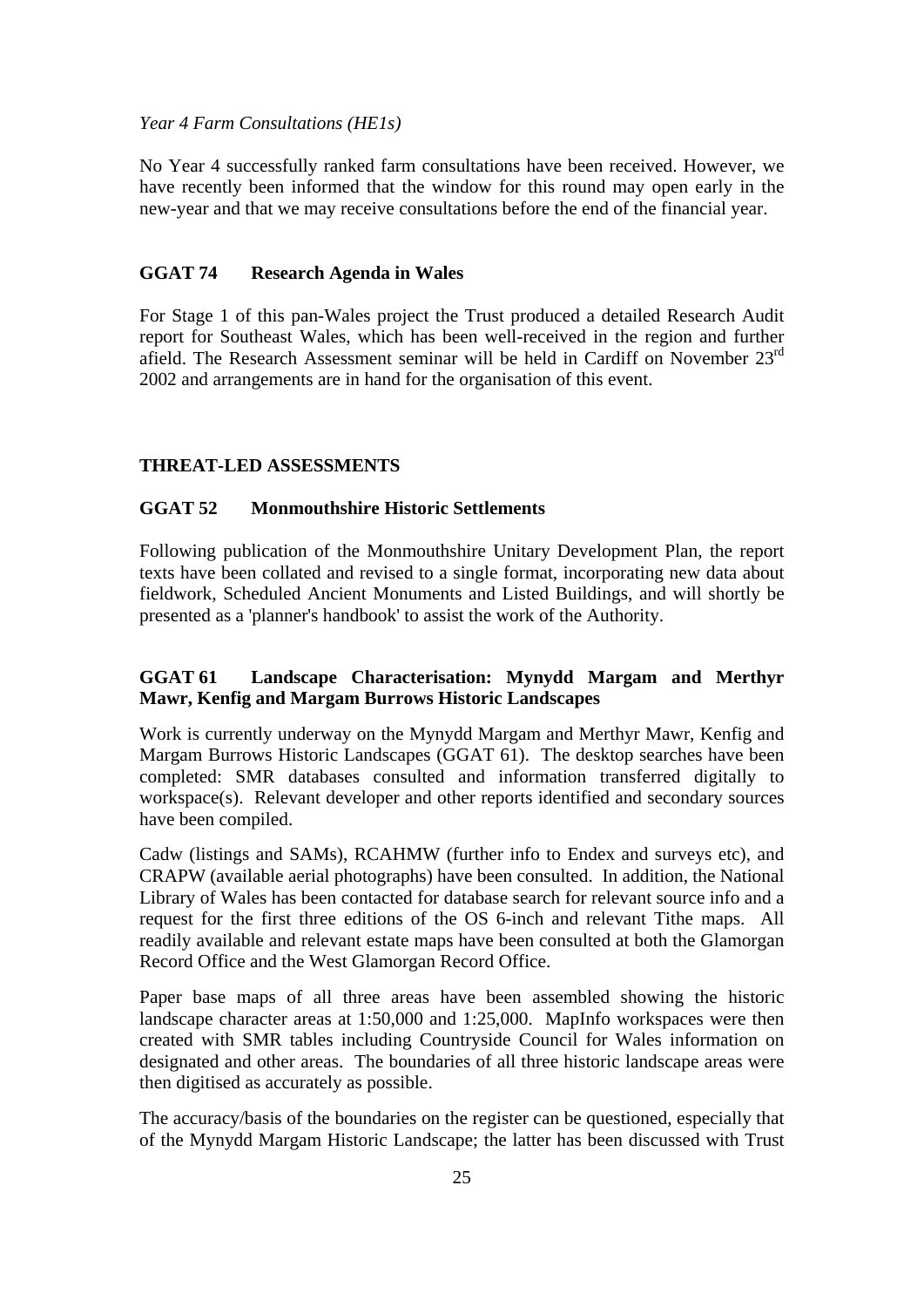staff, who agree that the boundaries of Mynydd Margam Historic Landscape will need adjusting (ie extending to the S, E and slightly to the N), to reflect robust and defendable character areas.

The preliminary historic landscape character areas have been established on paper base maps, and subsequently digitised as polygon areas (MapInfo Tables). The areas were later revised to take into account additional information and digital maps (including MapInfo tables, workspaces and layout windows) were then completed for each of the areas as the basis for map figures to be used in the final report.

The desk-top searches have been completed, and the character areas finalised with the identification of thirty-five character areas in total<sup>[3](#page-26-0)</sup>. Fieldwork, including ground photography and the pro-formas, has also been completed. The aerial photographic flight has also been undertaken. The writing up of the text is currently underway and the final report remains to be prepared.

It is also intended that the results of the work, complete with character area descriptions and maps, will be posted on a website.

#### **GGAT 66 Prehistoric Non-defensive Sites**

 $\overline{a}$ 

The SMR evidence for all sites of Palaeolithic and Mesolithic date was reviewed alongside the lithics evidence; this will inform the selection of sites to be visited in the field to assess potential. Work has focused on the limited evidence in the mesolithic for winter base camps in the lowlands, implying that rather than a upland/lowland hunting/gathering small group/large group pattern, most mesolithic activity appears to have been by small mobile groups, the most fixed points in the landscape being 'persistent places' of flint for toolmaking. This model has implications for the Mesolithic/Neolithic transition and the extent to which Neolithic settlement *per se* might be expected*.* Petrological studies of Neolithic stone axes seems to imply that there is an upland/lowland (or perhaps coastal/inland) division in sourcing and use of axes, complementing the distribution of Neolithic monuments.

<span id="page-26-0"></span><sup>&</sup>lt;sup>3</sup> 001 Margam Abbey and Castle; 002 Cefn Crugwyllt and Cwm Maelwg; 003 Cwm Brombil and Graig Fawr; 004 Mynydd Brombil and Ergyd Isaf; 005 Llangynwyd; 006 Eglwys Nunydd and Cwrt-ydefaid; 007 Graig Goch and Heol Newydd; 008 Margam Village; 009 Cwm Dyffryn and Cwm Farteg Railway Corridor; 010 Mynydd Margam Forest; 011 Waun Gilfach; 012 Nant y Gadlys and Nant Bryncynan; 013 Upper Cwm Kenfig/Cwm Cynffig Uchaf; 014 Moel Ton Mawr; 015 Upper Park and Ton-y-grugos; 016 Ton Mawr; 017 Cwm Dyffryn: Southern Valley Sides; 018 South Wales Main Line and Newlands Loop Rail Corridor; 019 Margam Moors/Morfa Margam; 020 Margam Burrows/Twyni Margam; 021 Kenfig Burrows/Twyni Cynffig; 022 Margam and Kenfig Sands/Traethau Margam a Chynffig; 023 River Kenfig and Llanmihangel/Afon Cynffig a Llanmihangel; 024 Kenfig and Mawdlam/Cynffig a Mawdlam; 025 Kenfig Golf Course; 026 Sker/Yscer; 027 Sker Point to Porthcawl Point/Trwyn Yscer i Drwyn Porthcawl; 028 M4 Motorway Corridor; 029 Merthyr Mawr; 030 Merthyr Mawr Warren/Cwningaer Merthyr Mawr; 031Candleston and the valleys/Trecantle a'r cymoedd; 032 Newton Point to Black Rocks, Ogmore-by-Sea/Trwyn Drenewydd i Carreg Ddu, Aberogwr; 033 Ogmore Down/Rhos Ogwr; 034 Ochr Draw and Island Farm; 035 Ogmore/Ogwr.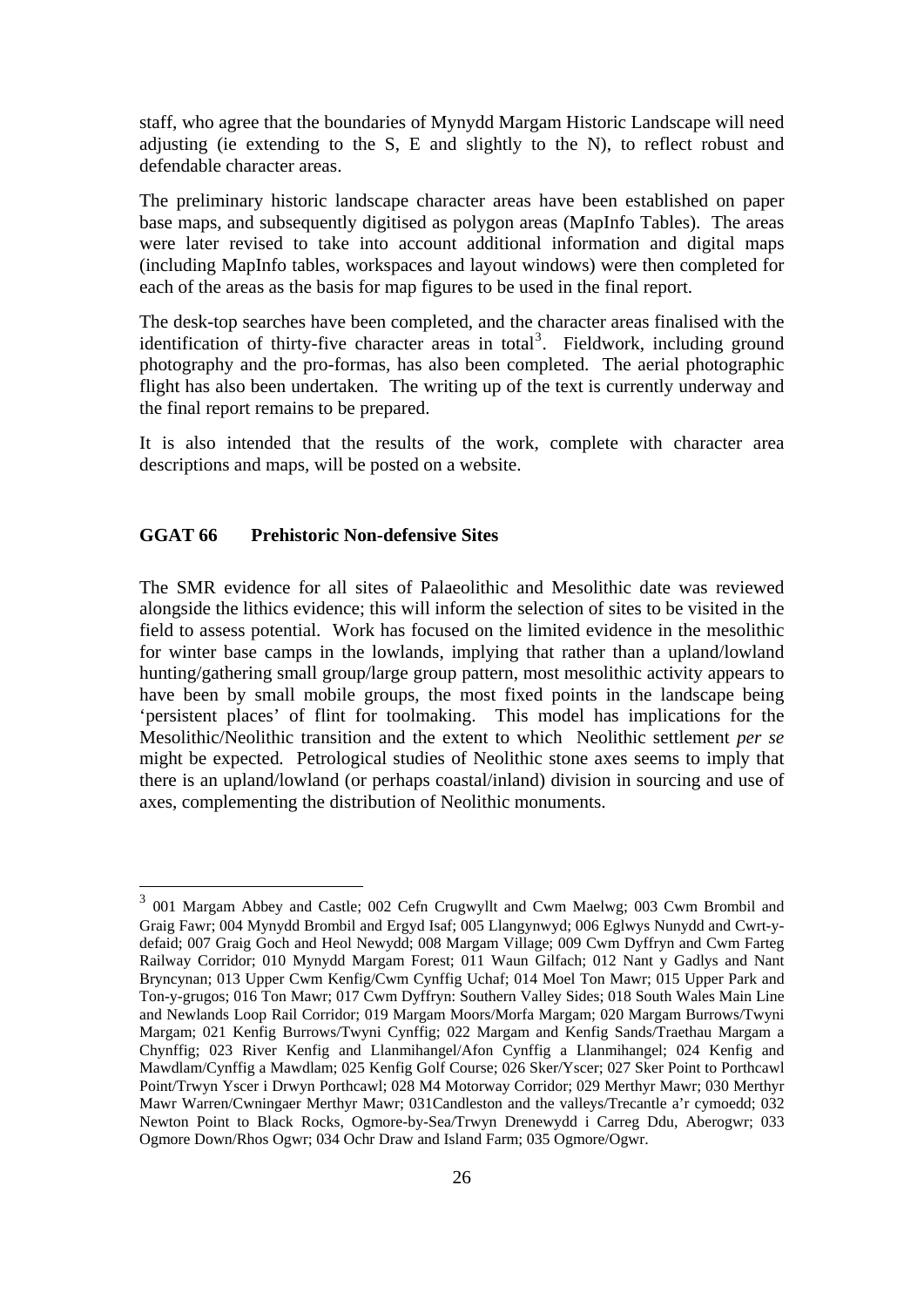Fieldwalking of five arable fields at Wrinstone Farm, Wenvoe, Vale of Glamorgan, was undertaken as a follow-up to trial pits in 2001. The results were more positive, especially from one field, which produced 12 worked flints including two arrowheads. The field is the subject of a current planning application for quarrying and had been evaluated (with negative results) shortly before the fieldwalking. An interim report on the fieldwalking was provided to the Cotswold Archaeological Trust to assist them in their discussion of the prehistoric potential.

The very large lithics scatter at Corntown Farm, Vale of Glamorgan, had been proposed for fieldwork, but the landowner's consent was not forthcoming. It is associated with a well-marked hilltop enclosure visible on aerial photographs. Even without confirmatory fieldwork, this site is considered to be of national importance.

Access to a Mesolithic site on Forest Enterprise land in Rhondda Cynon Taff has been agreed. Five other landowners have been approached and a selection of these will be covered later in the year, alongside initial visits to selected Palaeolithic and Mesolithic sites.

#### **GGAT 72 Prehistoric Funerary and Ritual Sites**

The current half year has seen the completion of fieldwork and the production of the main report for Year 2 of this project, covering Neath Port Talbot and Swansea. The total number of SMR entries in the record for these two unitary authorities at the conclusion of the survey was 433, of which only eight were duplicates. This number includes all new entries to the SMR added during the course of the survey, the majority of which are either group numbers created to identify round barrow cemeteries of various types, or individual numbers allocated to individual cairns within cairnfields.

For Year 3 of the project, the database has been upgraded to include all information currently available in the SMR, and all sites have been plotted on 25,000 OS maps. There are 367 sites so far, of which 328 are currently scheduled for visiting, though this number may change in the light of further information. Searches have been made via the Land Registry for details of ownership, and 86 owners have been traced. Approximately 69 sites are probably on common land, but information is not yet forthcoming from local authorities to confirm details. No fieldwork has yet been carried out.

#### **GGAT 73 Early Medieval Ecclesiastical Settlement**

Work on this project has only just begun. So far, work has mainly concentrated on checking SMR entries in the category of 'Religious, ritual and funerary' for the periods 'Medieval' and 'Early medieval'. A further ten records missed from the original query have now been added to the database, but it has proved possible to eliminate some entries completely, so that the number of active sites currently stands at 701. It has been decided to retain wayside crosses at the moment, in case some of them may represent sites with a religious connection going back into the Early medieval period. So far, the Llandaff Charters have only been examined in relation to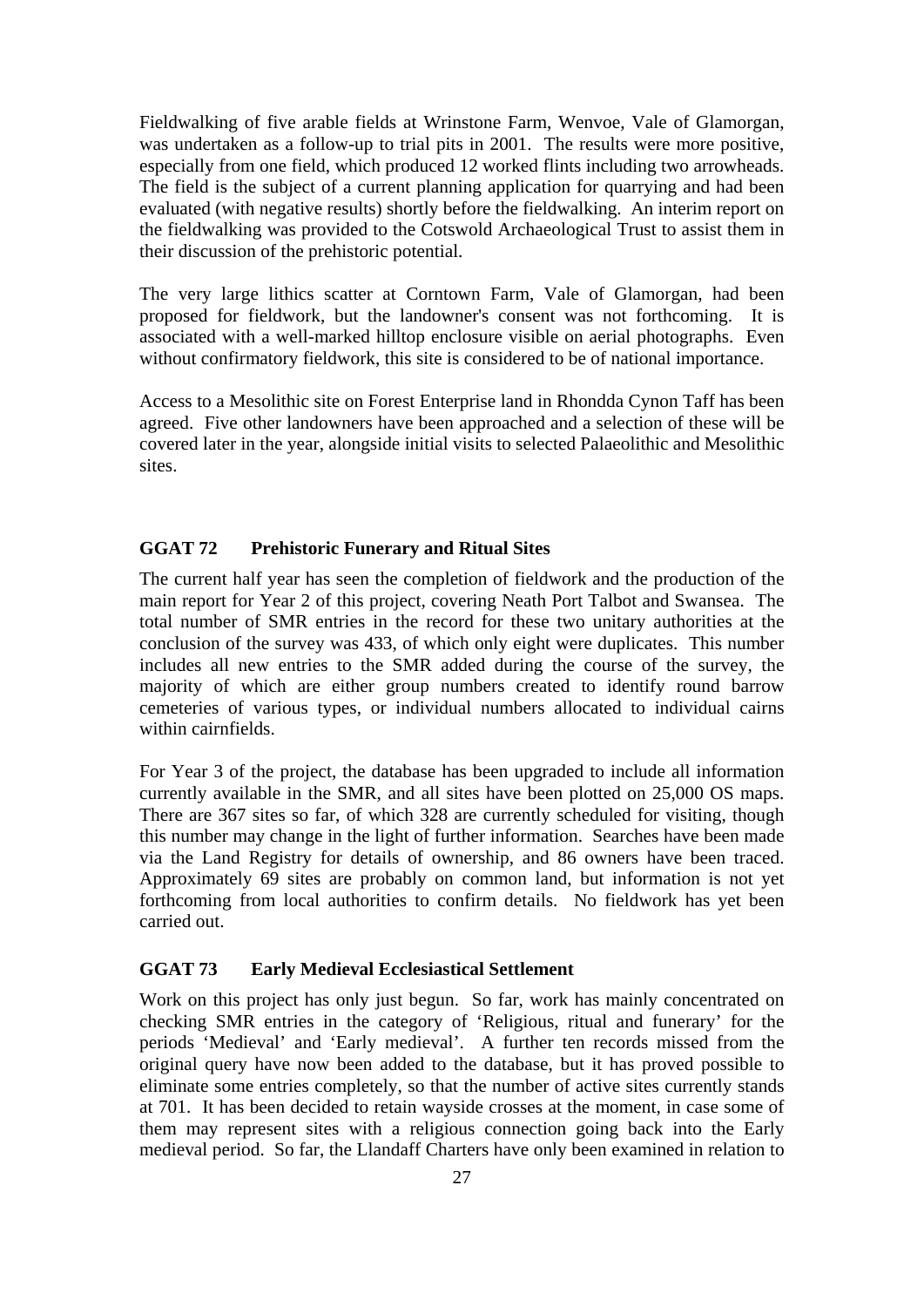difficulties encountered during the SMR review, but this has already resulted in the identification of two possible unplaced sites.

Five tithe maps have also been examined to see whether records of chapels or inhumations could be married up with curvilinear enclosures or significant placenames, but all proved negative.

#### **GGAT 75 Roman Vici and Roads**

The objective during Year 1 of this project has been to assess the archaeological resource relating to Roman roads and vici in Southeast Wales, and to suggest research criteria and directions for fieldwork in Year 2.

Examination of the Roman road system in Southeast Wales shows the state of knowledge to be poor. The general layout of the major highways is understood, but few physical traces of the roads have been positively identified. The existing syntheses of the subject are now outdated, and the GGAT SMR has proved a poor tool for investigation of this subject.

Nine vici associated with auxiliary bases have been considered in detail; Abergavenny, Caerphilly, Cardiff, Coelbren, Gelligaer, Loughor, Neath, Penydarren and Usk. Relevant SMR and Scheduling information has been obtained, and an assessment made of both published and unpublished literature. Site visits have also been undertaken. The study shows that whilst there was a vicus near to each fort, the evidence is not sufficient to establish the precise location, character and date of this extramural activity. Recommendations are made for a fieldwork programme in Year 2 that would investigate these issues, which would comprise both geophysical survey and excavation. Work at the vicus at Neath is considered to be of the highest priority, for this site is threatened by modern development.

## *CADW-FUNDED SCIENTIFIC CONTRACTS*

No significant calls were made on the Cadw Scientific contract in the reporting periods.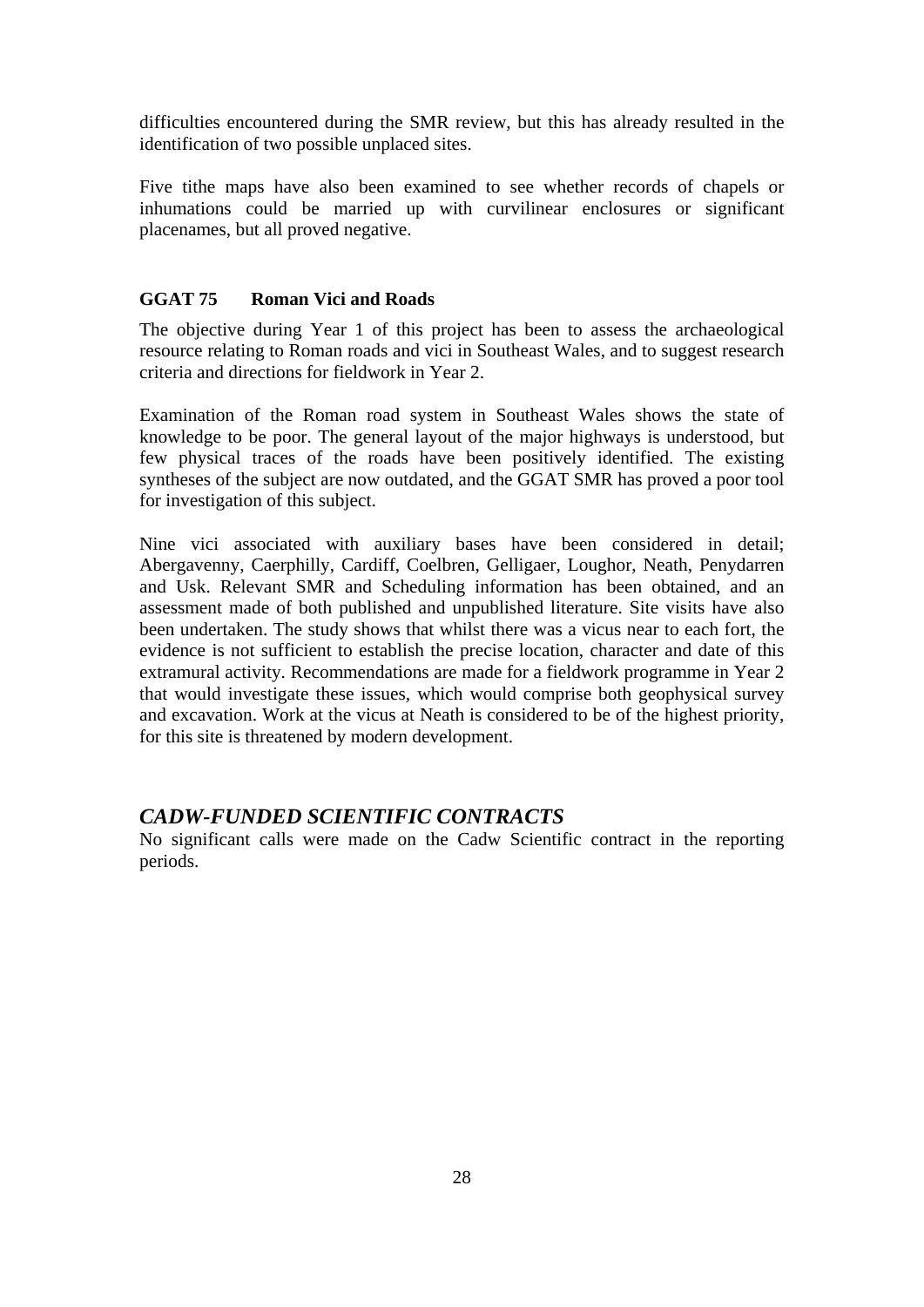## *POST-EXCAVATION AND PUBLICATION REVIEW*

## **GGAT 14 and 36 – Atlantic Trading Estate**

The Trust has edited the authors' text to form a single report; following minor editorial changes and amendments to illustrations, the report will be submitted to the editor of *Studia Celtica*.

## **GGAT 50 - Coastal Archaeology Survey**

The report on the pan-Wales project has been published (*The Coastal Archaeology of Wales* (A Davidson ed.) CBA Research Report **121**, 2002), with a section by GGAT on Coastal Management.

## **GGAT 51 – Historic Churches Survey**

The digest article has been published (Evans, E M, Davidson, A, Ludlow N and Silvester, B, 2000 "Medieval Churches in Wales: The Welsh Historic Churches Project and its results", *Church Archaeology* **4**, 5-26).

## **GGAT 52 – Monmouthshire Historic Settlements**

The report has now been updated to take account of the Unitary Development Plan, recent work, and Listed Buildings and Scheduled Ancient Monuments, and will be presented to Monmouthshire County Council in the near future.

## **GGAT 61 – Historic Landscape Characterisation**

A summary of the Rhondda Historic Landscape Characterisation study has been published (Roberts, R 2001 "Rhondda Historic Landscape Characterisation Project", *Archaeology in Wales* **41**, 106-109).

## **GGAT 62 - Coastal Hillforts: Sudbrook Camp**

The survey and evaluation work has been published (S H Sell 2001 "Recent excavation and survey work at Sudbrook Camp, Portskewett, Monmouthshire (ST 507873)", *Studia Celtica* **35** (2001), 109-141).

## **GGAT 63 – Lowland Romano-British Settlements**

A digest report has been submitted to *Archaeologia Cambrensis* (Evans, E M "Towards an understanding of the settlement pattern in southeast Wales during the Roman period").

## **GGAT 65 – Deserted Rural Settlements**

Final editorial comments on the southeast Wales chapter of the monograph have been submitted by Cadw and the text and figures revised accordingly.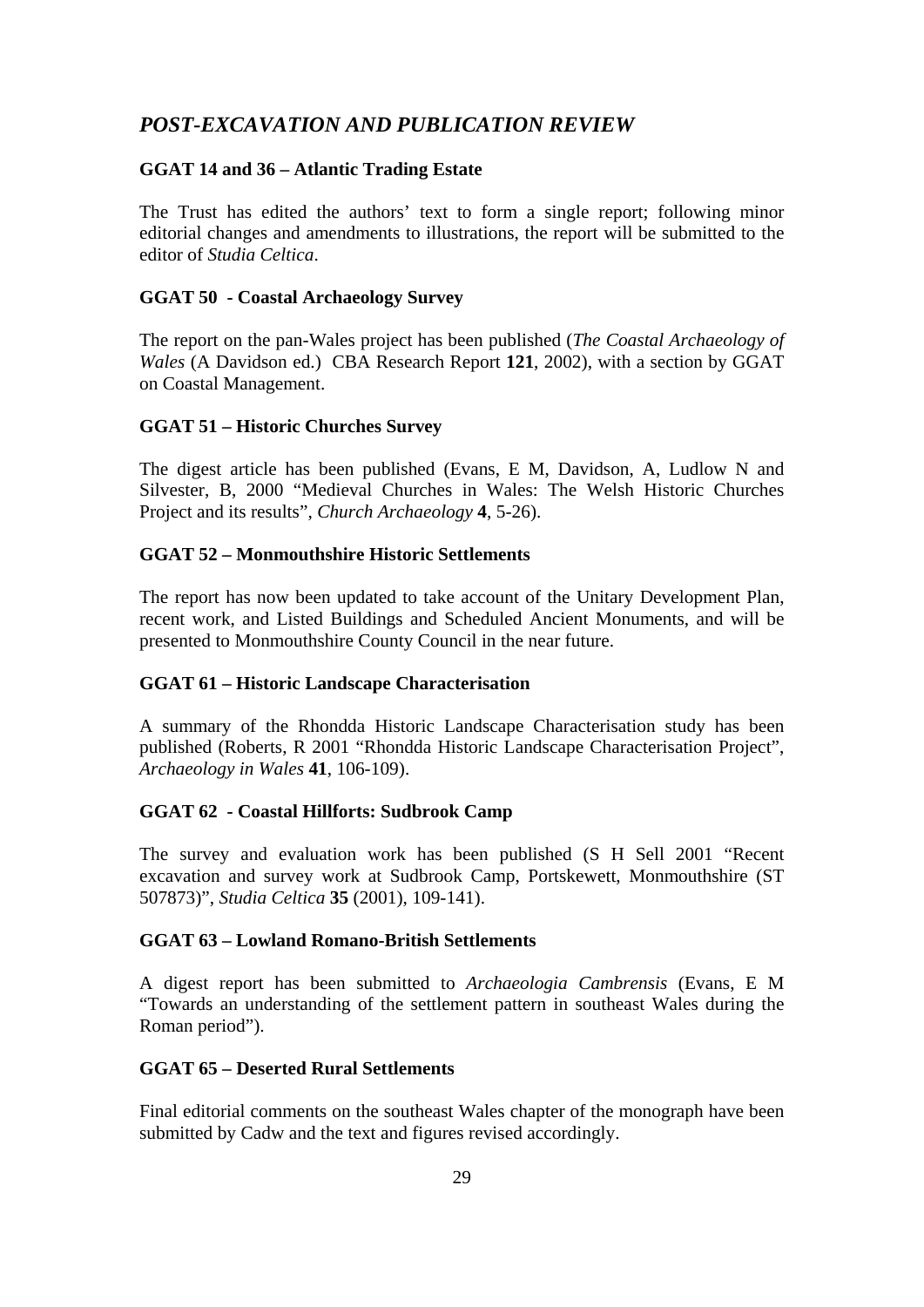## **GGAT 66 – Prehistoric Non-defensive Settlement Sites (Lithics Scatters)**

Fieldwork from 2001-2002 will form part of the digest report to be prepared in the  $3<sup>rd</sup>$ quarter, completing the project.

## **'Grey literature' reports on grant-aided work**

A database of all 'grey' literature reports produced for Cadw: Welsh Historic Monuments has been produced and a copy supplied to the inspectorate. An update will be sent after the half-yearly review meeting. In the past two years the following reports have been produced:-

- *Historic Landscape Characterisation Gelligaer Common Part 1: Landscape Characterisation, Part 2: The Management of Gelligaer Common, Part 3: Historic Landscape Character Area Proformas* GGAT Report No **99/069** (GGAT 61)
- *Glamorgan Coastal Hillforts: erosion monitoring and assessment* GGAT Report No **2000/002** (GGAT 70)
- *Uplands Archaeology in Glamorgan-Gwent: a review of progress 1989-1999* GGAT Report No **2000/004** (RCAHMW)
- *Sudbrook Camp, Portskewett, Monmouthshire (SAM Mm 048 (Mon)): heritage recording* GGAT Report No **2000/008** (GGAT 62)
- *Clydach Brickworks: emergency recording* GGAT report No **2000/017** (GGAT 68)
- *46 and 47 The Strand, Swansea: rapid survey of historic features* GGAT Report No **2000/018** (GGAT 69)
- *Prehistoric settlement in Southeast Wales: the lithic evidence* GGAT Report No **2000/024** (GGAT 66)
- *Deserted Rural Settlements in Glamorgan* GGAT Report No **2000/030** (GGAT 65)
- **River Valleys Survey: Ely and the Vale of Glamorgan LEAP GGAT Report No 2000/033** (GGAT 48)
- *Romano-British Settlement Survey: Scheduling Recommendations.* GGAT Report no **2001/009** (GGAT 63)
- *Deserted Rural Settlement in Glamorgan and Gwent: a condition survey.* GGAT Report No **2001/016** (GGAT 65)
- *Historic Landscape Characterisation: Y Rhondda/The Rhondda Part1: Landscape Characterisation.* GGAT Report No **2001/019** (GGAT 61)
- *Romano-British South East Wales Settlement Survey: Penmark and Porthkerry.*  GGAT Report No **2001/020** (GGAT 63)
- **Romano-British South East Wales Settlement Survey: Final Report. GGAT Report** No **2001/023** (GGAT 63)
- *Deserted Rural Settlements Survey: Scheduling Recommendations.* GGAT Report no **2001/32** (GGAT 65)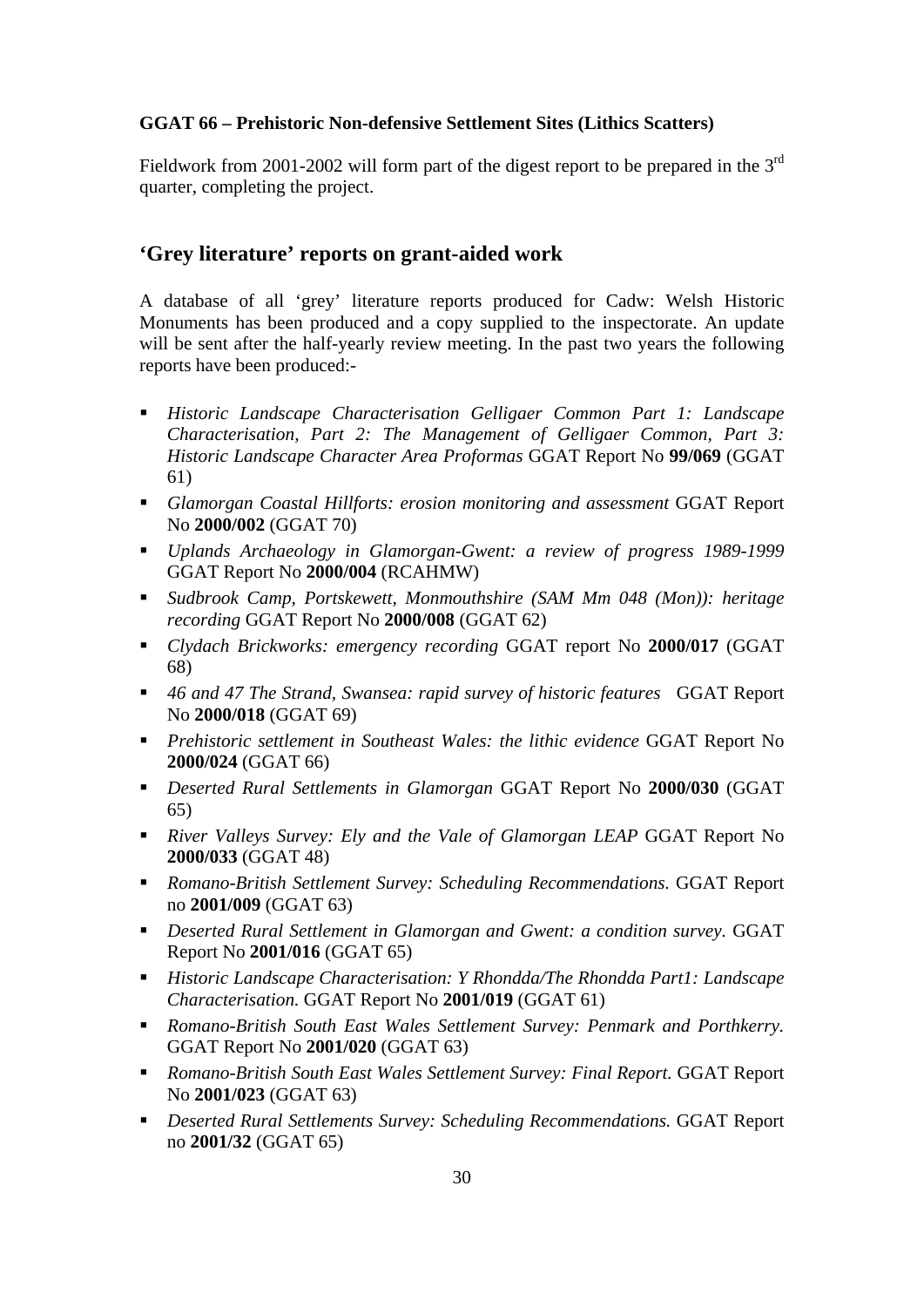- *Prehistoric Non-defensive Settlement Sites: Fieldwork interim report.* GGAT Report No **2001/33** (GGAT 66)
- *Prehistoric Non-defensive Settlement Sites: Project Fieldwork 2001-2.* GGAT Report No **2002/13** (GGAT 66)
- *Prehistoric, Funerary and Ritual Sites: Bridgend, Merthyr Tydfil and Rhondda, Cynon, Taff.* GGAT Report No **2002/015** (GGAT 72)
- *Geophysical survey at Wyndcliff, Porthcasseg, S. Wales.* Stratascan report ref 1410 (Site 1) (GGAT 63)
- *Geophysical survey at Llanbethery, Vale of Glamorgan, S. Wales.* Stratascan report ref 1410 (Site 2) (GGAT 63)
- *Geophysical survey at Llanmihangel, Vale of Glamorgan, S. Wales.* Stratascan report ref 1410 (Site 3) (GGAT 63)
- *Geophysical survey at New Mill Farm, Monknash, Vale of Glamorgan, S. Wales.*  Stratascan report ref 1410 (Site 4) (GGAT 63)
- *Geophysical survey at Glebe Farm, Porthkerry, S. Wales.* Stratascan report ref 1410 (Site 5) (GGAT 63)
- *Geophysical survey at Dunraven Castle, Mid Glamorgan, Wales.* Stratascan report ref 1415 (Site 1) (GGAT 63)
- *Geophysical survey at Nash Point, South Glamorgan, Wales.* Stratascan report ref 1415 (Site 2) (GGAT 63)
- *Historic Landscape Characterisation Study: Merthyr Tydfil*. GGAT Report No **2002/014** (GGAT 61)
- *Prehistoric Funerary and Ritual Sites: Bridgend, Merthyr Tydfil and Rhondda Cynon Taff.* GGAT Report **no 2002/015** (GGAT 72)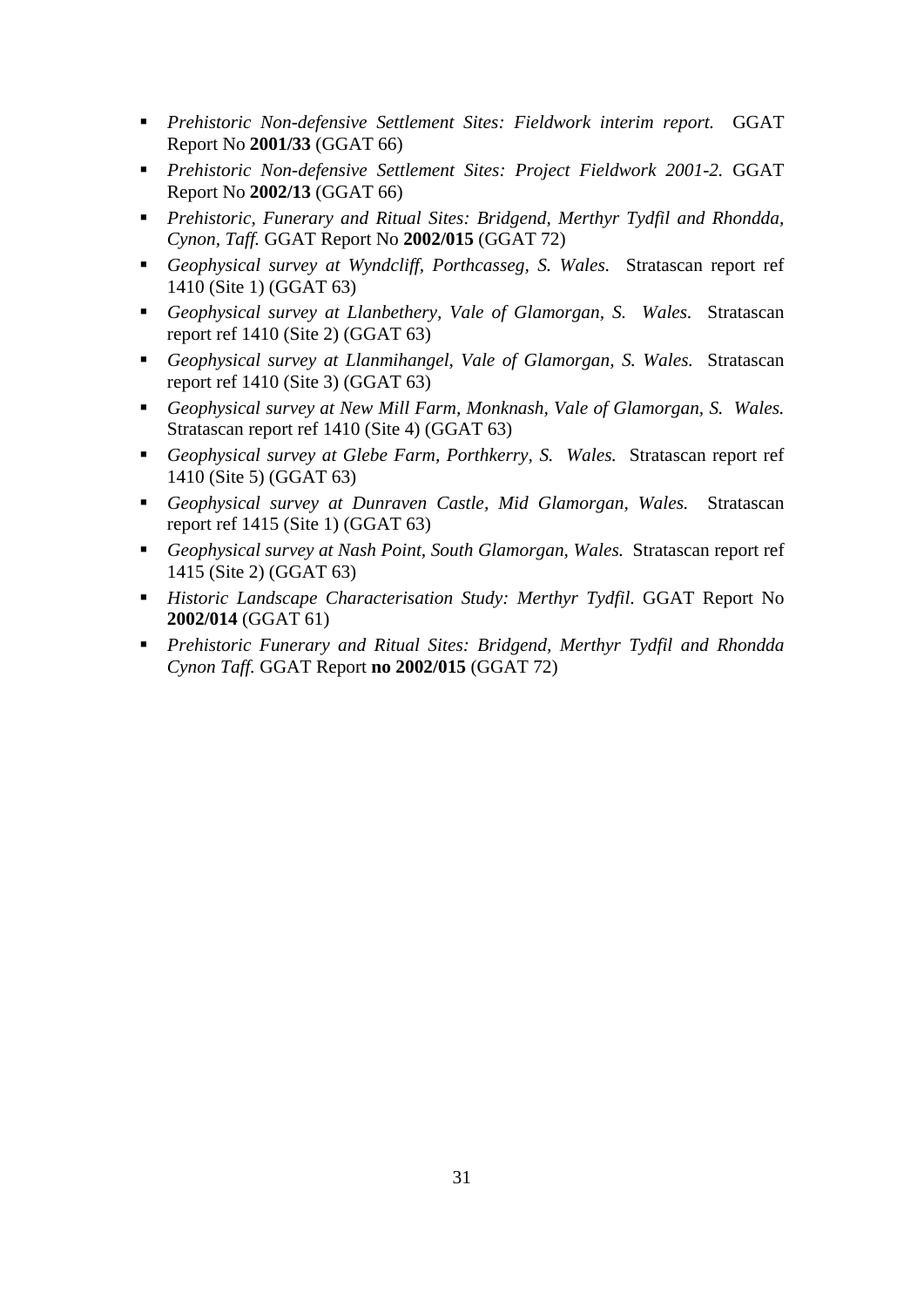## *FUTURE PROGRAMME OCTOBER 2002 – MARCH 2003*

## **CURATORIAL PROJECTS**

## **GGAT 1 Regional Heritage Management Services**

The Heritage Management Section of the Trust will continue its regional remit to provide wide-ranging and detailed archaeological heritage management and outreach services, based on Cadw's list of Curatorial Services dated March 2002. This will include the provision of SMR information and advice to enquirers and initiatives to increase our outreach to the general public. This area of Trust activity continues to grow rapidly as can be seen from the broad spectrum of services being requested and reported above. Detailed statistical information will continue to be provided to Cadw in our quarterly reports.

In the forthcoming half year specifically, the Heritage Section will:

- launch the introducing 'Archaeology and Planning' leaflet
- complete the 'Archaeology and Planning' display
- complete the leaflet for the Gelligaer landscape characterisation project
- update Cadw's portion of the Trust website
- complete the review for the Swansea and Brecon DAC
- prepare a Regional Heritage Management Strategy report
- commence a Management Plan for Gelligaer Common
- organise the ALGAO meeting in Wales on November  $12<sup>th</sup>$
- organise the Research Agenda in Wales Cardiff seminar (November  $23<sup>rd</sup>$ )

#### **GGAT 43 Regional Archaeological Planning Services**

The Development Control Section of the Trust will continue to provide a detailed and comprehensive planning advisory service to the twelve regional Unitary Authorities, the Brecon Beacons National Park, developers, agents and archaeological contractors. This project continues to rely on the tripartite service provision arrangements in place with the Trust, Cadw and the twelve regional planning authorities. Detailed statistical information will continue to be provided to Cadw in our quarterly reports.

#### **GGAT 67 Tir Gofal**

This on-going project is designed to provide the support services required for the Tir Gofal scheme. Further work on the HE1s for the small residue of Year 3 are